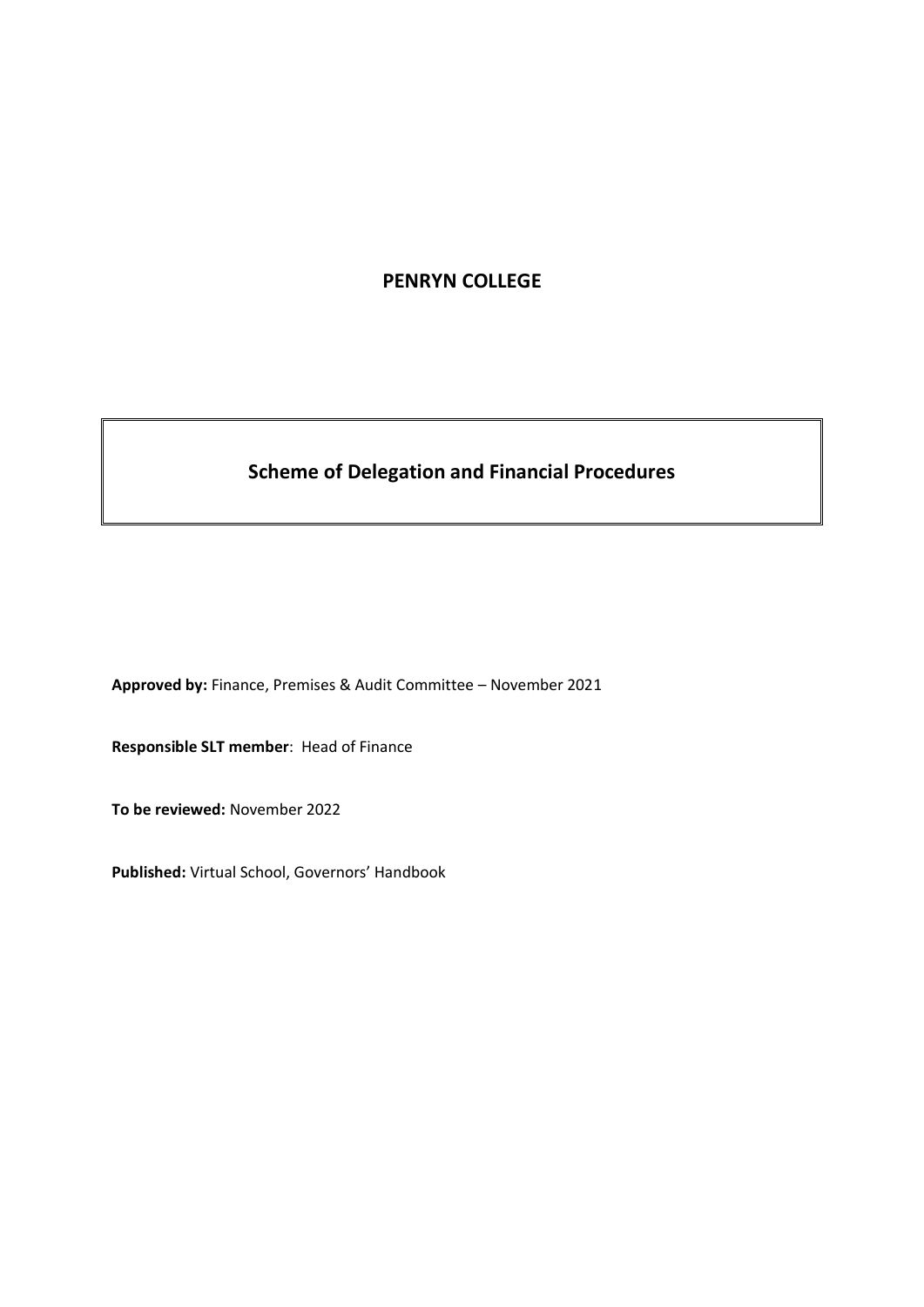#### Contents

- 1. Introduction
- 2. Organisation of responsibility and accountability (Scheme of Delegation)
- 3. Charge Cards Policy
- 4. Business and Pecuniary Interests
- 5. Financial Planning
- 6. Payroll
- 7. Purchasing
- 8. Income
- 9. Cash Management
- 10. Asset Management
- 11. Internal Financial Control
- 12. Insurance
- 13. Fraud and Corruption
- 14. Gifts and Hospitality
- 15. Money Laundering
- Appendix 1 Anti-Fraud and Corruption Policy Statement
- Appendix 2 Money Laundering Policy Statement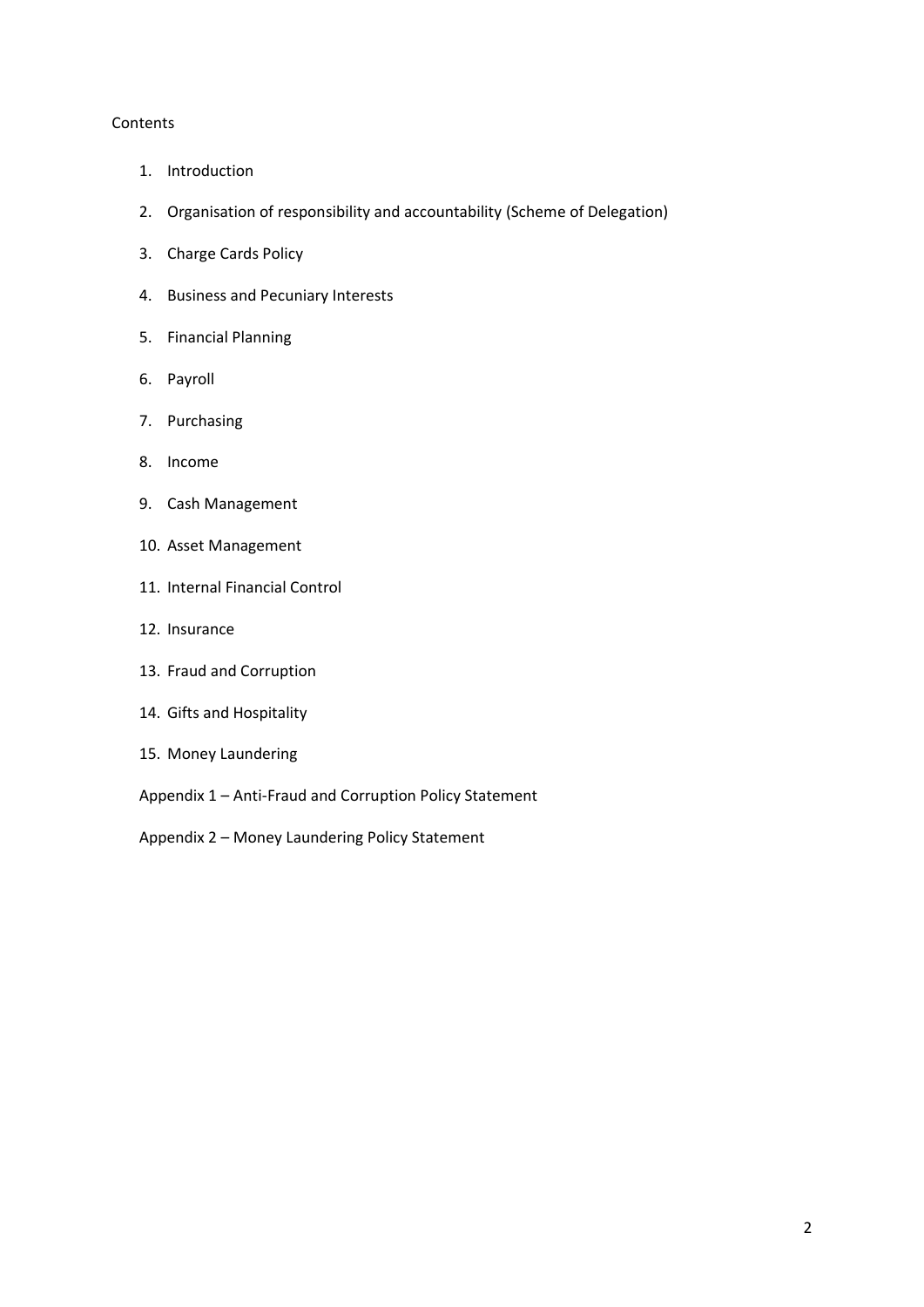# **1. INTRODUCTION**

The purpose of this document is to ensure that the Academy maintains and develops systems of financial control which conform to the requirements both of propriety and of good financial management and working practices as outlined by the Education & Skills Funding Agency (ESFA) and the Department for Education & Skills (DfES).

This document should be read by all staff involved with financial systems.

# **2. ORGANISATION OF RESPONSIBILITY AND ACCOUNTABILITY**

Penryn College has defined the responsibilities of each person involved in the administration of Academy finances to avoid duplication and omission of functions and to provide a framework of accountability for governors and staff.

| <b>OVERALL MANAGEMENT RESPONSIBILITIES</b> |                                                                                      |  |  |  |
|--------------------------------------------|--------------------------------------------------------------------------------------|--|--|--|
| Governing Body                             | The Governing Body has overall responsibility for the administration of              |  |  |  |
|                                            | the Academy's finances. The main responsibilities include:                           |  |  |  |
|                                            | Ensuring that the grant from the ESFA is used only for the<br>$\bullet$              |  |  |  |
|                                            | purposes intended;                                                                   |  |  |  |
|                                            | Approval of the annual budget;<br>$\bullet$                                          |  |  |  |
|                                            | Appointment of the Headteacher;<br>$\bullet$                                         |  |  |  |
|                                            | Appointment of the Chief Financial Officer and the Director of<br>$\bullet$          |  |  |  |
|                                            | Operations, in conjunction with the Principal;                                       |  |  |  |
|                                            | Establishing limits of delegated authority;<br>$\bullet$                             |  |  |  |
|                                            | Establishing clear channels for reporting financial matters to the<br>$\bullet$      |  |  |  |
|                                            | Governing Body, including the formation of a Finance, Premises<br>& Audit Committee; |  |  |  |
|                                            | The Chair or Vice Chair to approve virements as necessary to plan<br>$\bullet$       |  |  |  |
|                                            | the school budget in accordance with the priorities as set out in                    |  |  |  |
|                                            | the school improvement plan;                                                         |  |  |  |
|                                            | With the Headteacher approve the sale, write off, rent or lease of<br>$\bullet$      |  |  |  |
|                                            | any assets up to £10,000;                                                            |  |  |  |
|                                            | Written approval must be obtained from the DfES for the<br>$\bullet$                 |  |  |  |
|                                            | disposal of any asset for which capital grant in excess of £20,000                   |  |  |  |
|                                            | was paid.                                                                            |  |  |  |
| Finance,                                   | The Finance, Premises & Audit Committee (FP&A) is a committee of the                 |  |  |  |
| Premises & Audit                           | Governing Body. The FP&A Committee meets at least once a term but                    |  |  |  |
| Committee                                  | more frequent meetings can be arranged if necessary. The main                        |  |  |  |
|                                            | responsibilities are detailed in written terms of reference which were               |  |  |  |
|                                            | authorised by the governing body on 27 <sup>th</sup> September 2011.                 |  |  |  |
|                                            |                                                                                      |  |  |  |
|                                            | The Committee:                                                                       |  |  |  |
|                                            | Determines the Academy's annual budget, including the staffing<br>complement;        |  |  |  |
|                                            | Considers reports from the Head of Finance comparing<br>٠                            |  |  |  |
|                                            | expenditure with budget;                                                             |  |  |  |
|                                            | Determines the written description of financial systems and<br>٠<br>procedures;      |  |  |  |
|                                            | Operates the Governing Body's arrangements for obtaining                             |  |  |  |
|                                            | quotations, inviting tenders, approving tenders and signing                          |  |  |  |
|                                            | contracts above £10,000;                                                             |  |  |  |
|                                            | Recommends to the Governing Body a charging policy;                                  |  |  |  |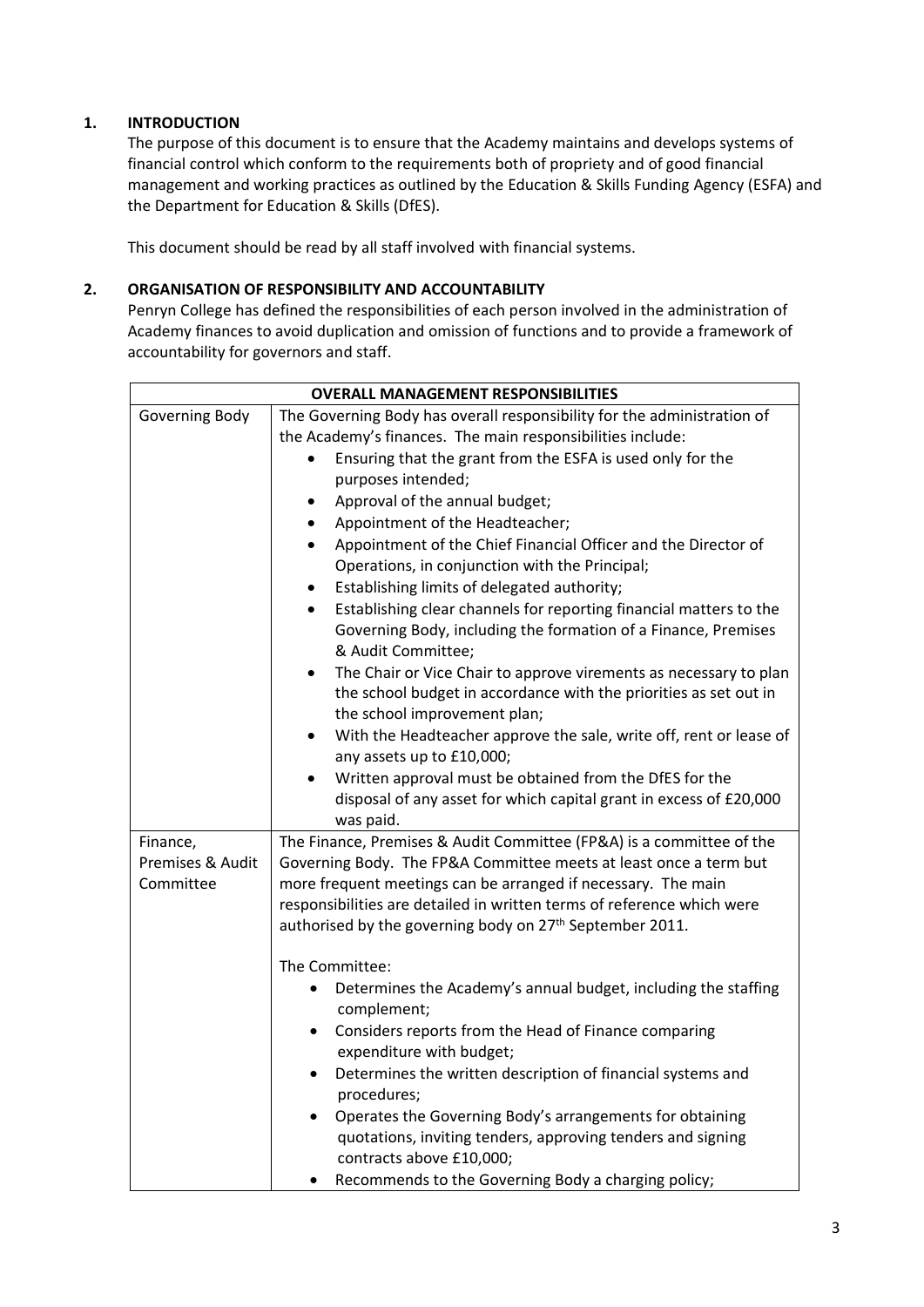|                         | Determines arrangements regarding petty cash at the school;<br>$\bullet$<br>Establishes arrangements including audit of the Academy and<br>$\bullet$         |  |  |  |  |  |
|-------------------------|--------------------------------------------------------------------------------------------------------------------------------------------------------------|--|--|--|--|--|
|                         | other voluntary funds;                                                                                                                                       |  |  |  |  |  |
|                         | Determines matters relating to building maintenance, health and<br>٠                                                                                         |  |  |  |  |  |
|                         | safety and lettings outside school hours in accordance with the                                                                                              |  |  |  |  |  |
|                         | Governors' delegated responsibilities;                                                                                                                       |  |  |  |  |  |
|                         | Determines insurance arrangements as required.                                                                                                               |  |  |  |  |  |
| The Headteacher         | The Headteacher has overall executive responsibility for the Academy's                                                                                       |  |  |  |  |  |
| (Accounting<br>Officer) | activities including financial activities. As the appointed Accounting<br>Officer, the Headteacher has personal responsibility to the Governing<br>Body for: |  |  |  |  |  |
|                         | • Ensuring regularity and propriety;                                                                                                                         |  |  |  |  |  |
|                         | • Ensuring prudent and economical administration;                                                                                                            |  |  |  |  |  |
|                         | • Avoidance of waste and extravagance;                                                                                                                       |  |  |  |  |  |
|                         | • Efficient and effective use of available resources;                                                                                                        |  |  |  |  |  |
|                         | • The day to day organisation, staffing and management of the                                                                                                |  |  |  |  |  |
|                         | Academy.                                                                                                                                                     |  |  |  |  |  |
|                         |                                                                                                                                                              |  |  |  |  |  |
|                         | The Headteacher is authorised by the FP&A Committee to appoint a                                                                                             |  |  |  |  |  |
|                         | Budget Holder for any department as appropriate within the College.<br>The Headteacher may delegate the responsibility to spend within a                     |  |  |  |  |  |
|                         | department's annual budget allocation to the department's appointed                                                                                          |  |  |  |  |  |
|                         | Budget Holder.                                                                                                                                               |  |  |  |  |  |
|                         | Much of the day to day financial responsibility has been delegated to the                                                                                    |  |  |  |  |  |
|                         | Head of Finance but the Headteacher still retains responsibility for:<br>• Approving new staff appointments within the authorised                            |  |  |  |  |  |
|                         | establishment, except for any senior staff posts which the                                                                                                   |  |  |  |  |  |
|                         | Governing Body has agreed should be approved by them;                                                                                                        |  |  |  |  |  |
|                         | Authorising contracts between the value of £1,000 and £9,999 in                                                                                              |  |  |  |  |  |
|                         | conjunction with the Head of Finance;                                                                                                                        |  |  |  |  |  |
|                         | Signing cheques in conjunction with the Head of Finance or other                                                                                             |  |  |  |  |  |
|                         | authorised signatory;                                                                                                                                        |  |  |  |  |  |
|                         | • Authorising BACS payments;                                                                                                                                 |  |  |  |  |  |
| Deputy                  | To assist the Headteacher/Head of Finance in the management of the                                                                                           |  |  |  |  |  |
| Headteachers            | budget and to deputise in his/her absence. Also have responsibility for:                                                                                     |  |  |  |  |  |
|                         | • Signing cheques in conjunction with the Headteacher or other                                                                                               |  |  |  |  |  |
|                         | authorised signatory;                                                                                                                                        |  |  |  |  |  |
|                         | Authorising orders up to £9,999;                                                                                                                             |  |  |  |  |  |
|                         | • Authorising BACS payments.                                                                                                                                 |  |  |  |  |  |
| Director of             | The Director of Operations works in close collaboration with the                                                                                             |  |  |  |  |  |
| Operations              | Headteacher through whom she/he is responsible to the Governors.                                                                                             |  |  |  |  |  |
|                         | Also have responsibility for:<br>Signing cheques in conjunction with the Headteacher or other                                                                |  |  |  |  |  |
|                         | authorised signatory;                                                                                                                                        |  |  |  |  |  |
|                         | Authorising BACS payments.                                                                                                                                   |  |  |  |  |  |
|                         | Establishing payroll services for all College staff to ensure full                                                                                           |  |  |  |  |  |
|                         | reconciliation and accurate staff payments;                                                                                                                  |  |  |  |  |  |
|                         | Authorising overtime, casual payment and travel expense claims                                                                                               |  |  |  |  |  |
|                         |                                                                                                                                                              |  |  |  |  |  |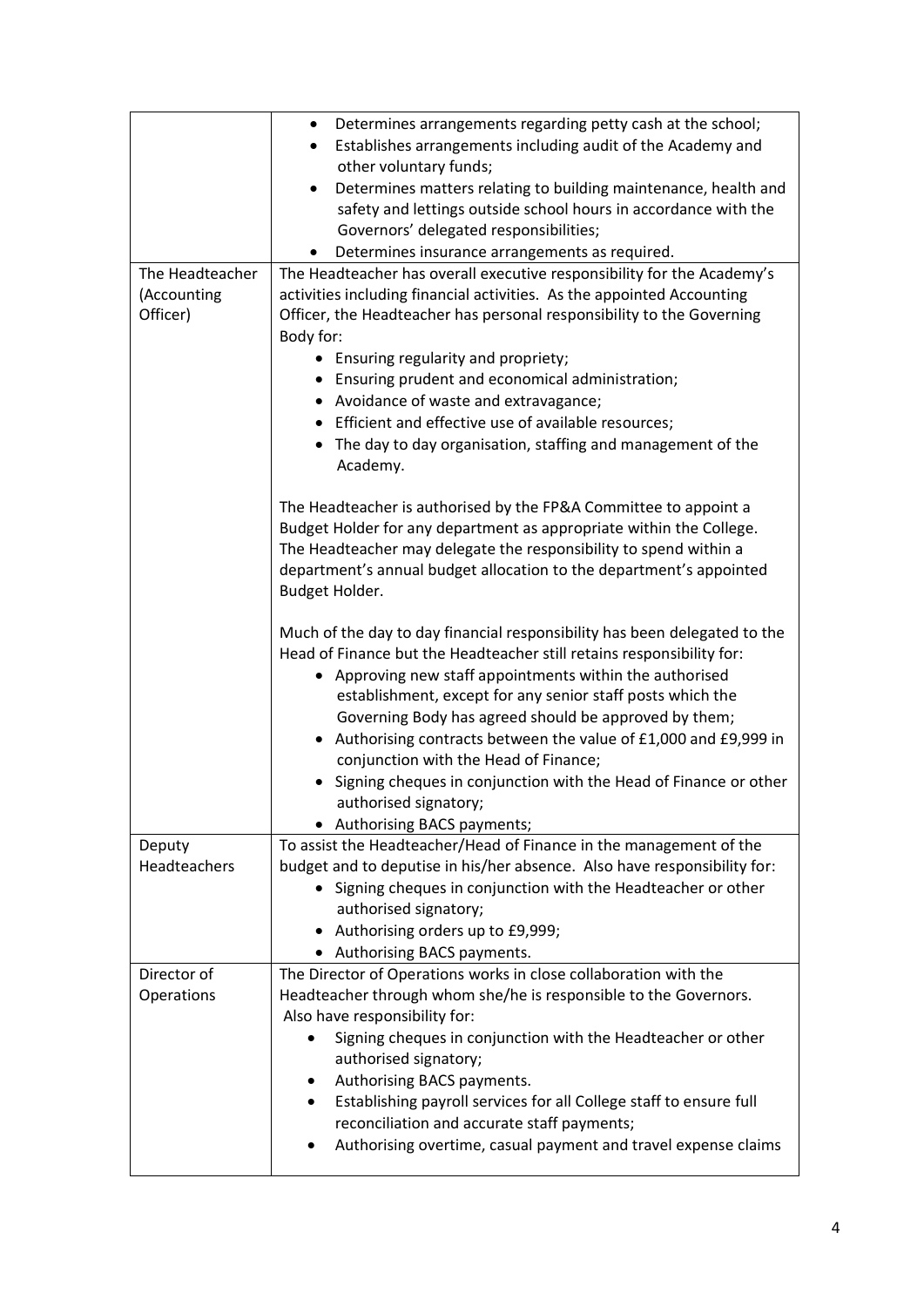| The Head of           | The Head of Finance works in close collaboration with the Headteacher        |  |  |  |  |
|-----------------------|------------------------------------------------------------------------------|--|--|--|--|
| Finance               | through whom she/he is responsible to the Governors. The Head of             |  |  |  |  |
|                       | Finance also has direct access to the Governors via the FP&A Committee.      |  |  |  |  |
|                       | The main responsibilities of the Head of Finance are:                        |  |  |  |  |
|                       | Preparing school budgets, including provision of accurate                    |  |  |  |  |
|                       | estimates, forecasts and projections in conjunction with the                 |  |  |  |  |
|                       | Headteacher, Members, Governors FP&A Committee and SLT;                      |  |  |  |  |
|                       | Negotiate with providers of goods and services and third party<br>٠          |  |  |  |  |
|                       | contractors in consultation with the Headteacher;                            |  |  |  |  |
|                       | Review school accounting systems, procedures and working<br>٠                |  |  |  |  |
|                       | practices to ensure compliance with financial regulations and                |  |  |  |  |
|                       | audit requirements;                                                          |  |  |  |  |
|                       | Advise Budget Holders on budget planning and spending to<br>$\bullet$        |  |  |  |  |
|                       | ensure legitimate, cost effective and appropriate use of school              |  |  |  |  |
|                       | funds and no overspends;                                                     |  |  |  |  |
|                       | Provide financial advice to the Headteacher and Governing Body;<br>٠         |  |  |  |  |
|                       | Ensuring forms and returns are sent to the DfE/EFA in line with<br>$\bullet$ |  |  |  |  |
|                       | deadlines;                                                                   |  |  |  |  |
|                       | Authorising contracts between the value of £1,000 and £4,999;<br>٠           |  |  |  |  |
|                       | Advising the Headteacher on contracts between the value of<br>$\bullet$      |  |  |  |  |
|                       | £5,000 to £9,999;                                                            |  |  |  |  |
|                       | Authorising orders below £9,999 in conjunction with Budget<br>٠              |  |  |  |  |
|                       | Holders;                                                                     |  |  |  |  |
|                       | Signing cheques in conjunction with the Headteacher and/or<br>٠              |  |  |  |  |
|                       | other authorised signatory;                                                  |  |  |  |  |
|                       | Authorising and submitting BACS payments;<br>٠                               |  |  |  |  |
|                       | Authorising invoices for payment;<br>$\bullet$                               |  |  |  |  |
|                       | Preparation of monthly reports for the Head Teacher and for<br>٠             |  |  |  |  |
|                       | presentation to Governors;                                                   |  |  |  |  |
|                       | Preparation, reconciliation and submission of monthly VAT claims             |  |  |  |  |
|                       | to HMRC;                                                                     |  |  |  |  |
|                       | Reconciliation and Processing of Monthly Payroll                             |  |  |  |  |
| Finance Officer       | The Finance Officer works in conjunction with the Head of Finance and        |  |  |  |  |
|                       | has responsibility for                                                       |  |  |  |  |
|                       | Managing the day to day financial administration;                            |  |  |  |  |
|                       | Monitoring, recording and reconciliation of income and                       |  |  |  |  |
|                       | expenditure including ParentPay;                                             |  |  |  |  |
|                       | Process payments for BACS run ensuring timescales are met.                   |  |  |  |  |
|                       | ParentPay                                                                    |  |  |  |  |
| <b>Budget Holders</b> | All Budget Holders are responsible for monitoring their budget and           |  |  |  |  |
|                       | approving expenditure only within their allocated amount. Should the         |  |  |  |  |
|                       | Budget Holder identify any likely over or underspend they must inform        |  |  |  |  |
|                       | the head of Finance as soon as this becomes apparent.                        |  |  |  |  |
| All Employees         | All employees are responsible for the security of academy property, for      |  |  |  |  |
|                       | avoiding loss or damage, for ensuring economy and efficiency in the use      |  |  |  |  |
|                       | of resources and for conformity with the requirements of the Academy's       |  |  |  |  |
|                       | financial procedures.                                                        |  |  |  |  |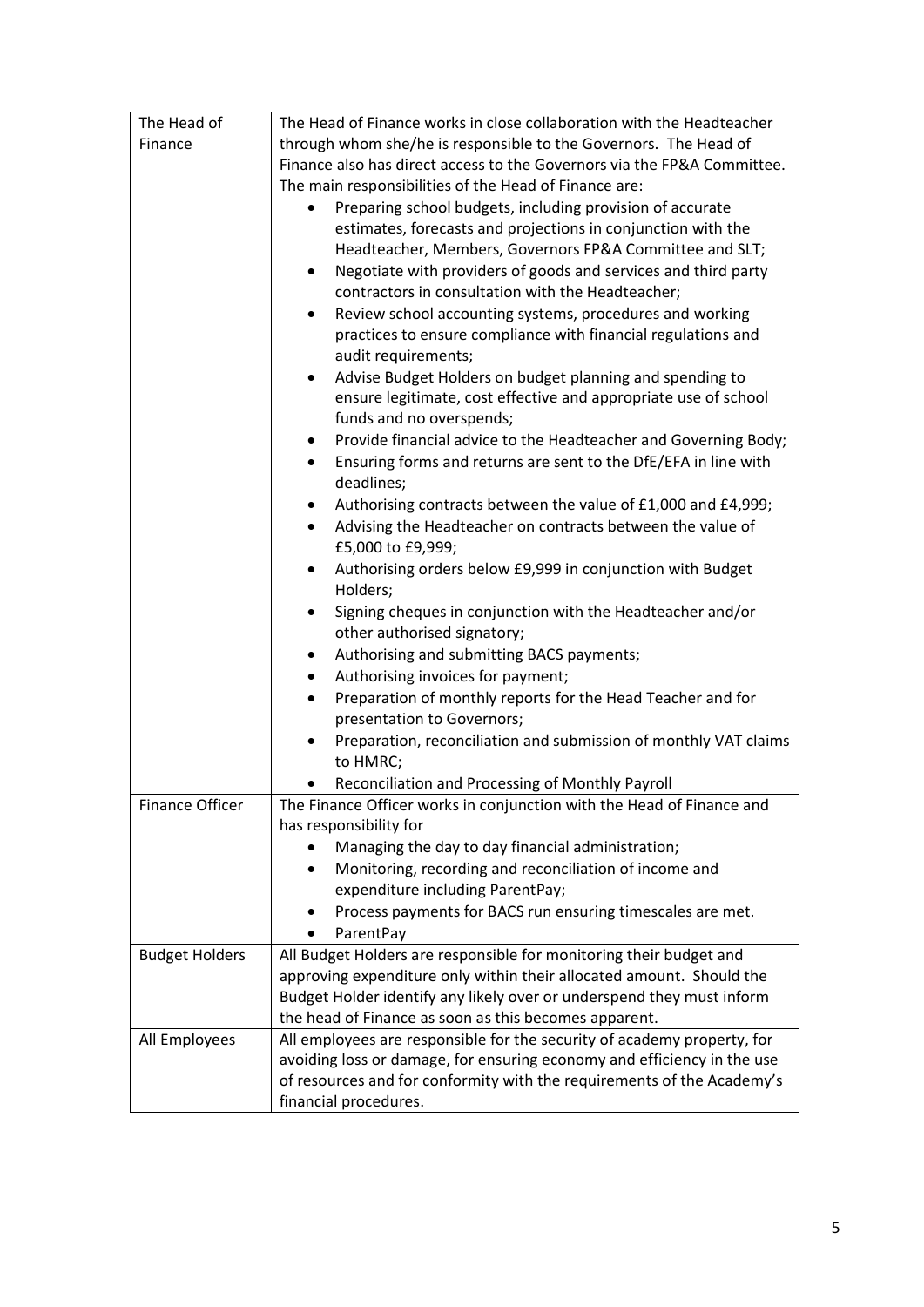|                                                                                           | <b>LEVELS OF AUTHORITY</b>                                                                                                                                                                                                                                                                                                                              |  |  |  |
|-------------------------------------------------------------------------------------------|---------------------------------------------------------------------------------------------------------------------------------------------------------------------------------------------------------------------------------------------------------------------------------------------------------------------------------------------------------|--|--|--|
| The Governing Body has delegated authority to officers within the Academy to act on their |                                                                                                                                                                                                                                                                                                                                                         |  |  |  |
| behalf up to certain limits. The detailed level of authority is set out below.            |                                                                                                                                                                                                                                                                                                                                                         |  |  |  |
| Asset                                                                                     | Asset valued at £5,000 or below                                                                                                                                                                                                                                                                                                                         |  |  |  |
| Management-<br>Sale, write off,                                                           | Head of Finance can approve.                                                                                                                                                                                                                                                                                                                            |  |  |  |
| rent or lease                                                                             | Asset valued above £5,000 and below £10,001                                                                                                                                                                                                                                                                                                             |  |  |  |
|                                                                                           | Headteacher can approve.                                                                                                                                                                                                                                                                                                                                |  |  |  |
|                                                                                           | Where the residual value of the asset is more than £1,000 it should be sold<br>following competitive tender.                                                                                                                                                                                                                                            |  |  |  |
|                                                                                           |                                                                                                                                                                                                                                                                                                                                                         |  |  |  |
|                                                                                           | Asset for which capital grant in excess of £20,000 was paid<br>Head of Finance must seek written approval from the DfES.                                                                                                                                                                                                                                |  |  |  |
|                                                                                           | Assets can be written off to the value of 1% of total annual income or<br>£45,000 (whichever is smaller) per single transaction. Cumulatively, 5% of<br>total annual income in any one financial year per category of transaction.<br>Beyond these limits must seek and obtain explicit and prior approval of<br>Secretary of State (through the ESFA). |  |  |  |
|                                                                                           | Disposal of equipment to staff is not encouraged; as it may be more<br>difficult to evidence value for money was obtained in any sale or scrapping<br>of equipment.                                                                                                                                                                                     |  |  |  |
|                                                                                           | Disposal of redundant IT equipment is to be undertaken in accordance<br>with WEEE Regulations. Any items disposed of in this way are assumed to<br>be fully depreciated.                                                                                                                                                                                |  |  |  |
|                                                                                           | Any proceeds from asset sales for which capital grant was paid should be<br>reinvested. If the sale proceeds are not reinvested, then a proportion of<br>the sale proceeds must be repaid to the DfES.                                                                                                                                                  |  |  |  |
|                                                                                           | All disposals of land must be agreed in writing by the Secretary of State.                                                                                                                                                                                                                                                                              |  |  |  |
| Orders and                                                                                | Up to £1,000                                                                                                                                                                                                                                                                                                                                            |  |  |  |
| contracts                                                                                 | Budget Holder can authorise.                                                                                                                                                                                                                                                                                                                            |  |  |  |
|                                                                                           | Up to £4,999                                                                                                                                                                                                                                                                                                                                            |  |  |  |
|                                                                                           | Head of Finance or Deputy Headteacher can approve and authorise.                                                                                                                                                                                                                                                                                        |  |  |  |
|                                                                                           | Up to £9,999                                                                                                                                                                                                                                                                                                                                            |  |  |  |
|                                                                                           | Headteacher, Deputies or Head of Finance can approve and authorise.                                                                                                                                                                                                                                                                                     |  |  |  |
|                                                                                           | £10,000 and over                                                                                                                                                                                                                                                                                                                                        |  |  |  |
|                                                                                           | F&P review 3 quotations and make decision on approval. If urgent the                                                                                                                                                                                                                                                                                    |  |  |  |
|                                                                                           | Chair & Vice-Chair of F&P Committee can make the decision. Formal                                                                                                                                                                                                                                                                                       |  |  |  |
|                                                                                           | tendering processes will be followed where required.                                                                                                                                                                                                                                                                                                    |  |  |  |
| Invoices                                                                                  | Headteacher, Deputy Headteachers, Head of Finance & Director of                                                                                                                                                                                                                                                                                         |  |  |  |
|                                                                                           | Operations can authorise invoices for payment.                                                                                                                                                                                                                                                                                                          |  |  |  |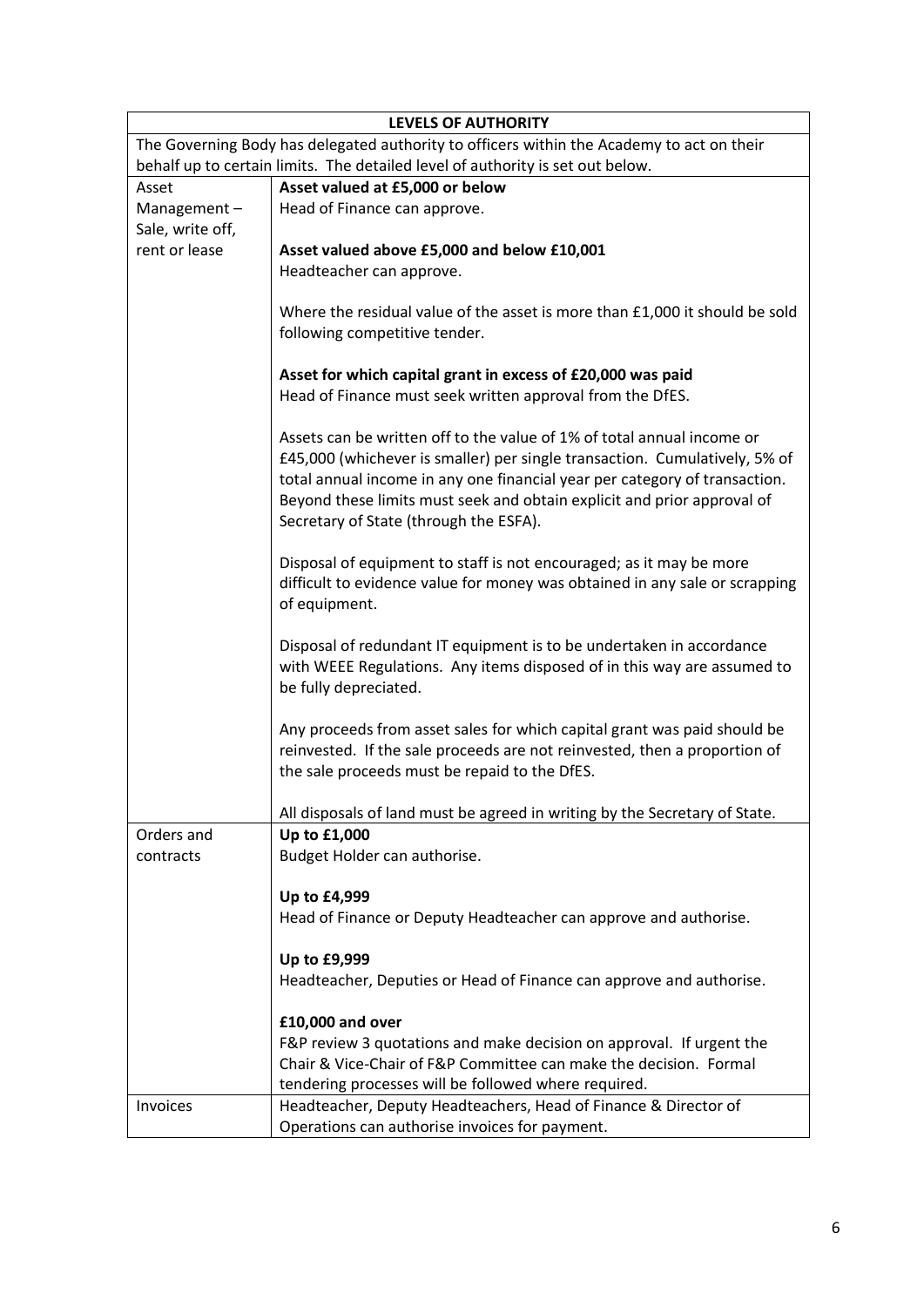| Cheques                | Single payment up to £10,000                                               |  |  |
|------------------------|----------------------------------------------------------------------------|--|--|
| (school account)       | Any two signatories.                                                       |  |  |
|                        |                                                                            |  |  |
|                        | Single payment between £10,000 to £20,000                                  |  |  |
|                        | Any two signatories, one of which must be the Headteacher.                 |  |  |
|                        |                                                                            |  |  |
|                        | <b>Over £20,000</b>                                                        |  |  |
|                        | Three signatories, two of which should be the Headteacher and Chair of     |  |  |
|                        | Governors.                                                                 |  |  |
|                        |                                                                            |  |  |
|                        | <b>Authorised signatories</b>                                              |  |  |
|                        | Julia Roberts (Chair of Governors)                                         |  |  |
|                        | Paul Walker (Headteacher)                                                  |  |  |
|                        | Tamsin Schouten (Deputy Headteacher)                                       |  |  |
|                        | James Lushington (Assistant Headteacher)                                   |  |  |
|                        | Louisa Sanders (Head of Finance)                                           |  |  |
|                        | Steve Pell (ICT Manager)                                                   |  |  |
|                        | TBC (Director of Operations)                                               |  |  |
| <b>BACS</b>            | Single BACS payment up to £10,000                                          |  |  |
|                        | Any two authorised personnel can authorise a batch containing single       |  |  |
|                        | payment to one supplier of up to £10,000.                                  |  |  |
|                        | Single BACS payment between £10,000 and £20,000                            |  |  |
|                        | Any two signatories provided the Headteacher has certified the invoice for |  |  |
|                        | payment.                                                                   |  |  |
|                        |                                                                            |  |  |
|                        | <b>Over £20,000</b>                                                        |  |  |
|                        | Three authorised personnel required but only when the Chair of Governors   |  |  |
|                        | and Headteacher have been contacted and given their approval for the       |  |  |
|                        | individual transaction, by email. This communication to be recorded on     |  |  |
|                        | the batch audit trail.                                                     |  |  |
|                        |                                                                            |  |  |
|                        | <b>Authorised personnel</b>                                                |  |  |
|                        | Julia Roberts (Chair of Governors)                                         |  |  |
|                        | Paul Walker (Headteacher)                                                  |  |  |
|                        | Tamsin Schouten (Deputy Headteacher)                                       |  |  |
|                        | James Lushington (Assistant Headteacher)                                   |  |  |
|                        | Louisa Sanders (Head of Finance)                                           |  |  |
|                        | Steve Pell (ICT Manager)                                                   |  |  |
|                        | TBC (Director of Operations)                                               |  |  |
| Timesheets,            | Headteacher, Deputy Headteachers, Head of Finance & Director of            |  |  |
| <b>Expenses claims</b> | Operations authorised to sign.                                             |  |  |
| including mileage.     |                                                                            |  |  |
| Employment             | Chair of Governors, Headteacher and & Director of Operations authorised    |  |  |
| appointments,          | to sign.                                                                   |  |  |
| variations to          |                                                                            |  |  |
| contracts and          |                                                                            |  |  |
| termination            |                                                                            |  |  |
| forms                  |                                                                            |  |  |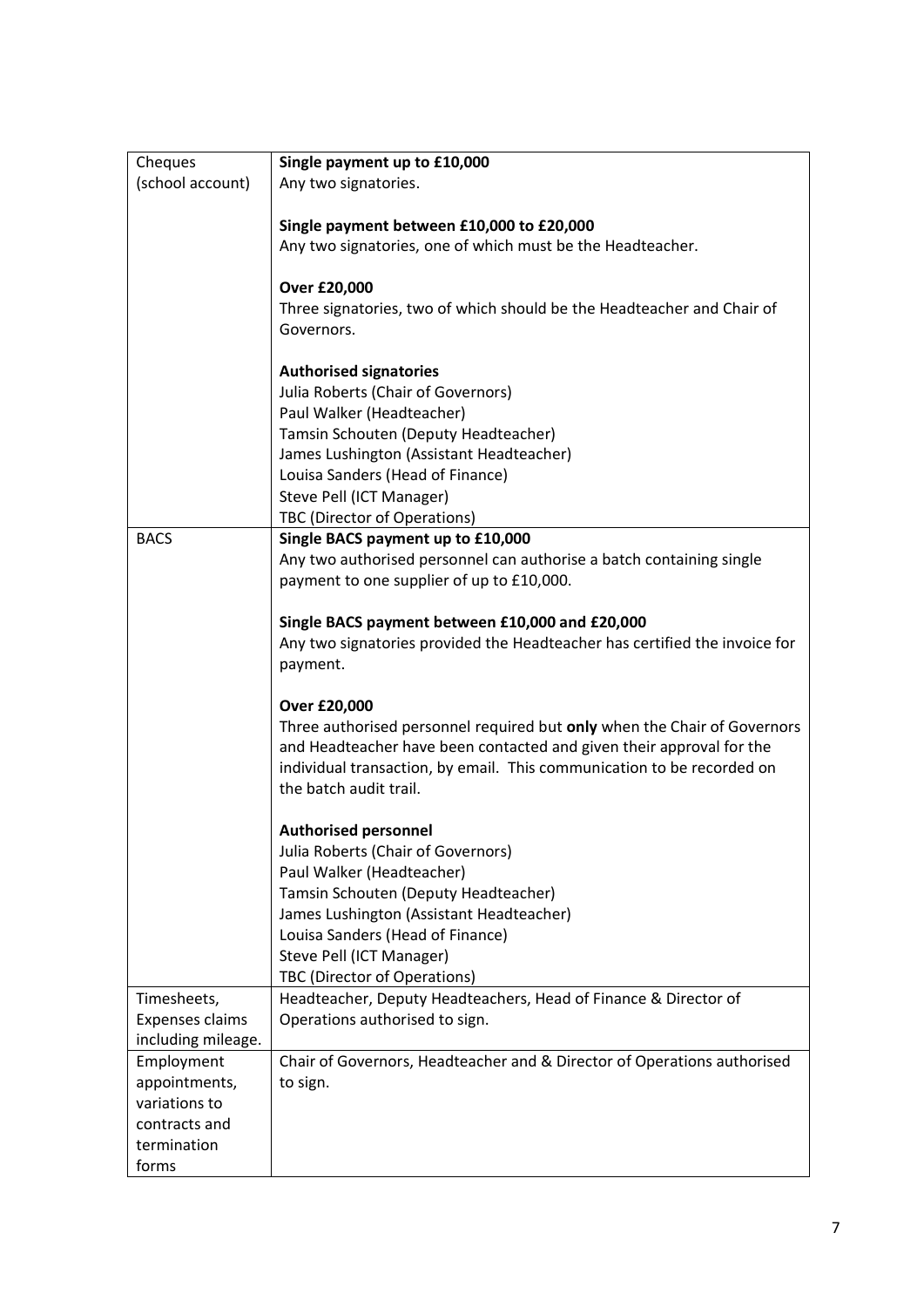# **3. CHARGE CARDS POLICY**

Charge cards should only be used for business use. Not used for cash or personal purchases even if the card holder intends to repay the cost at a later date. For each purchase the cardholder should obtain a VAT receipt showing details of the purchase and this must be signed off by the appropriate budget holder. The cardholder should keep a record of each purchase to check against his/her monthly statement.

Storage – the card should be treated for security purposes like a personal credit card and kept under the card holder's control at all times. Charge card purchases must be signed off by the appropriate budget holder and prior authorisation obtained before the goods/services are purchased using the card.

The charge card held by the Head of Finance can be lent out to staff for purchases of less than £50 however:

- prior authorisation must be obtained before the staff member borrowing the charge card makes the purchase
- the staff member can obtain a card from the Finance Manager only and must sign the card out and to confirm that they have permission from the budget holder
- a charge card slip signed by the budget holder and a VAT invoice/receipt to be returned promptly with the card

Misuse of cards – under delegated authority the Headteacher or Head of Finance will monitor the use of cards and may withdraw a card at any time if a card holder fails to observe the card policy. Specifically, where cards are used to purchase goods and or services on behalf of departments then they must ensure the card is used strictly in adherence with the policy and the associated financial regulations/processes. Any issues related to charge card use should be referred to the Head of Finance.

Reconciliation of statements – unreasonable delays in submitting or persistent failure to send statements and receipts for reconciliation will constitute a breach in the policy and will render the card holder liable to their card being withdrawn.

Charge cards issued in the name of:

- Headteacher;
- Headteacher's PA;
- Head of Finance;
- Finance Officer
- Head of Operations
- HR Manager

Limit of £1,500 per month expenditure on Headteacher's PA. Limit of £3,000 per month on Finance Officer. Limit of £2,000 per month on Head of Finance. Limit of £1,000 on Director of Operations. Limit of £500 on HR Manager. Limit of £7,000 for Headteacher as this allows flights to be booked for French Exchange and other trips.

# **4. BUSINESS AND PECUNIARY INTERESTS**

A register of business and pecuniary interests has been established for all Governors. This is open to inspection by arrangement with the Clerk to the Governors. The register is completed annually but an item is on every agenda for Governors meeting asking for any declarations to be made in light of the business on the agenda.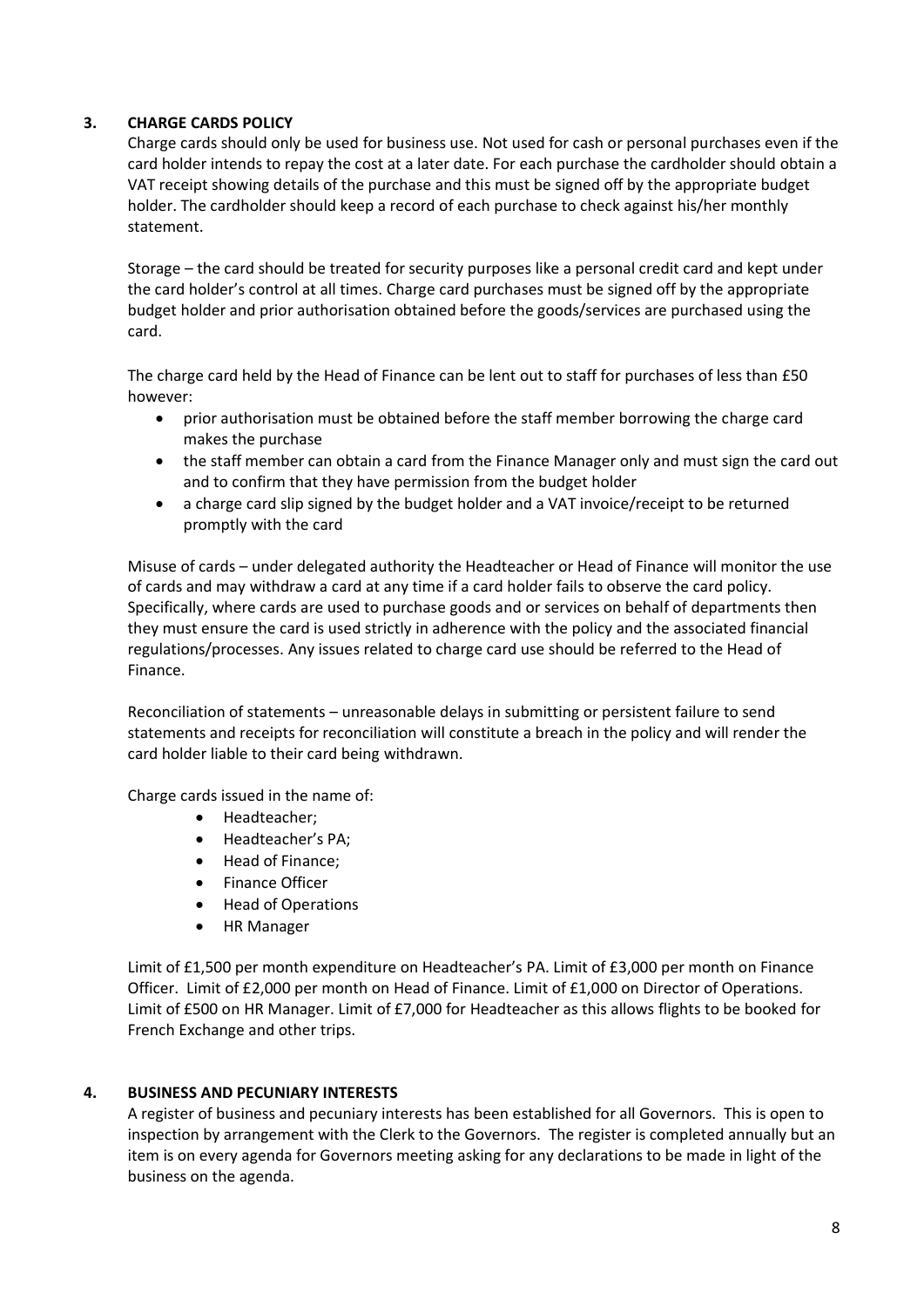A register of business and pecuniary interests also exists for all staff and this is issued annually with any changes during the year being notified to the HR Manager.

The register includes all business interests such as directorships, shareholdings or other appointments of influence within a business or organisation which may have dealings with the school. The disclosures should also include business interests of relatives such as a parent or spouse or business partner where influence could be exerted over a governor or a member of staff by that person.

Where an interest has been declared, governors and staff should not attend that part of any committee or other meeting.

### **5. FINANCIAL PLANNING**

### **5.1 Development Plan**

The development plan indicates how the Academy's education and other objectives are going to be achieved within the expected level of resources over the next three years. The development plan, together with the curriculum requirements, provides the framework for the annual budget.

The development plan includes detailed objectives for the coming academic year and outline objectives for the following two years. The plan should also include the estimated resource costs, both capital and revenue, associated with each objective and success criteria against which achievement can be measured.

Performance against defined success criteria will be monitored by the SLT and discussed as a group on a quarterly basis.

The Headteacher will report to the Governing Body if there is a significant divergence from the agreed plan and will recommend an appropriate course of action.

### **5.2 Budget**

### **a) Planning**

The Head of Finance in conjunction with the Headteacher is responsible for preparing and obtaining approval for the annual budget. The budget must be approved by the Headteacher, Finance, Premises & Audit Committee and the Full Governing Body.

The approved budget must be submitted to the ESFA by the published deadline in July each year and the Head of Finance is responsible for establishing a timetable which allows sufficient time for the approval process and ensures that the submission date is met.

The annual budget will reflect the best estimate of the resources available to the school for the forthcoming year and will detail how those resources are to be utilised. There should be a clear link between the development plan objectives and the budgeted utilisation of resources.

The budgetary planning process will incorporate the following elements:

- Forecasts of the likely number of pupils to estimate the amount of DfE grant receivable;
- Review of other income resources available to the school to assess likely level of receipts;
- Review of past performance against budgets;
- Identification of potential efficiency savings; and
- Review of the main expenditure headings in light of the development plan objectives and the expected variations in cost e.g., pay increases, inflation and other anticipated changes.

#### **b) Balancing the budget**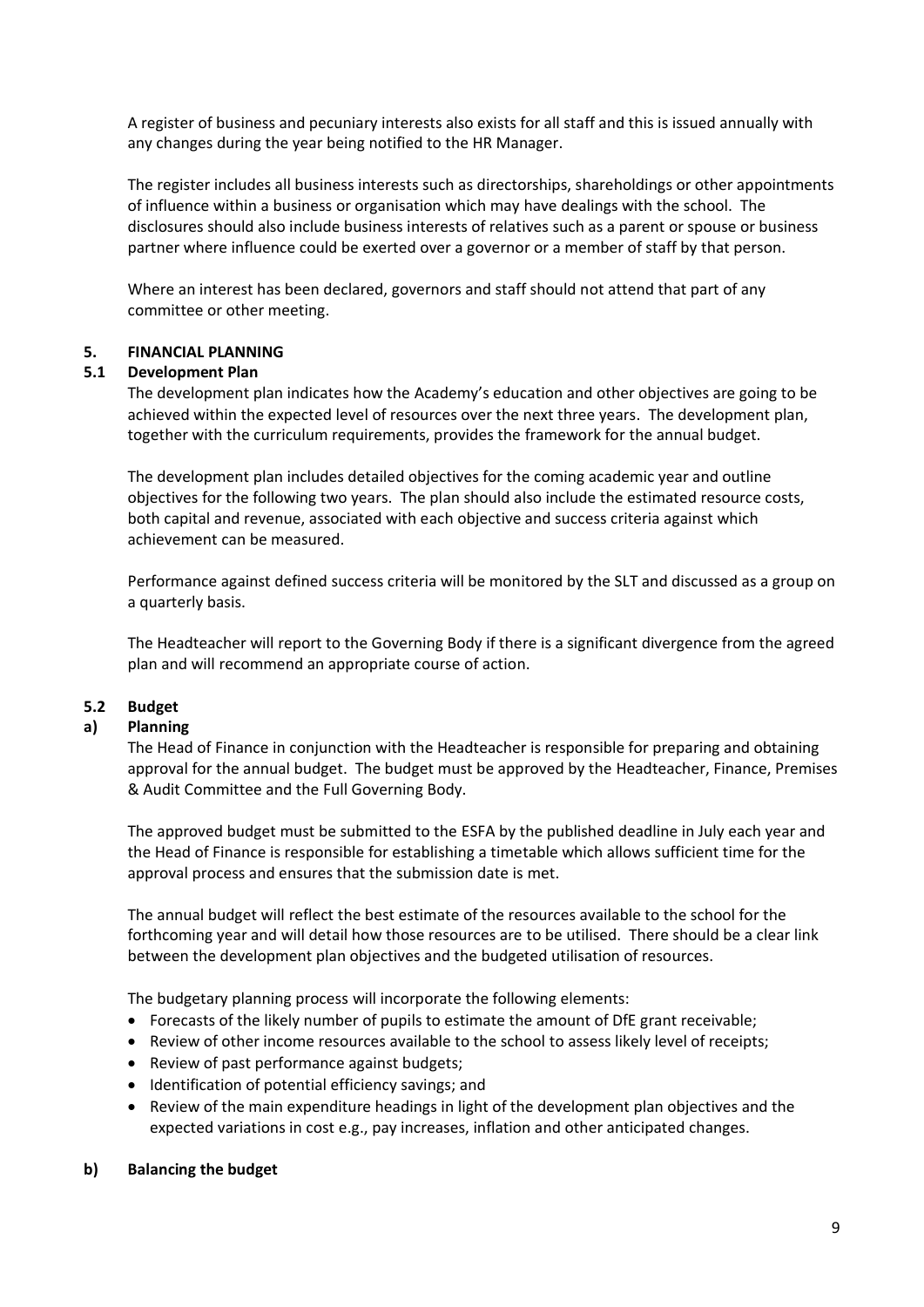Comparison of estimated income and expenditure will identify any potential surplus or shortfall in funding. If shortfalls are identified, opportunities to increase income should be explored and expenditure headings will need to be reviewed for areas where cuts can be made. This may entail prioritising tasks and deferring projects until more funding is available. Plans and budgets will need to be revised until income and expenditure are in balance. If a potential surplus is identified the Head of Finance will advise on where there are areas of need or if it is required as a contingency.

### **c) Finalising the budget**

Once the different options and scenarios have been considered, a draft budget should be prepared by the Head of Finance and approved by the Headteacher, FP&A Committee and the Governing Body. The Head of Finance will ensure the budget is communicated to all staff with responsibility for budget headings so that everyone is aware of the overall budgetary constraints. The budget should be seen as a working document which may need revising throughout the year as circumstances change.

### **d) Monitoring and Review**

Monthly reports will be prepared by the Head of Finance. The reports will detail actual income and expenditure against budget for Budget Holders and at a summary level for the Headteacher and the FP&A Committee. In a month where a meeting of the FP&A Committee is not scheduled, copies of the reports will be circulated to the Chair and Vice-Chair of Governors and the FP&A Committee.

Any potential overspend against the budget must in the first instance be discussed with the Head of Finance. The Finance Officer will not permit payments to be made against an overspent budget without the approval of the Head of Finance.

The Head of Finance will highlight variances in the budget so that differences can be investigated and action taken where appropriate. If a budget overspend is forecast, it may be possible to vire money from another budget or from the School Reserves. All budget virements must be authorised by the FP&A Committee.

The Head of Finance shall periodically consult the Governing Body and staff to ensure that the financial and management information issued is relevant, timely, reliable and understandable.

# **6. PAYROLL**

The main elements of the payroll system are:

- Staff appointments;
- Payroll administration;
- Payments.

# **a) Staff appointments**

The Governing Body has approved a personnel establishment for the Academy. Any changes to the establishment must be discussed at the Pay Review Committee and the cost implications made clear. The Finance and Premises Committee must ensure that adequate budgetary provision exists for any establishment changes.

The Headteacher has the authority to appoint staff within the authorised establishment except for Deputy Headteachers, Head of Finance and the Director Operations whose appointments must follow consultation with the Governors.

The Headteacher maintains personnel files for all members of staff which include contracts of employment. All personnel changes must be notified to the HR Manager immediately.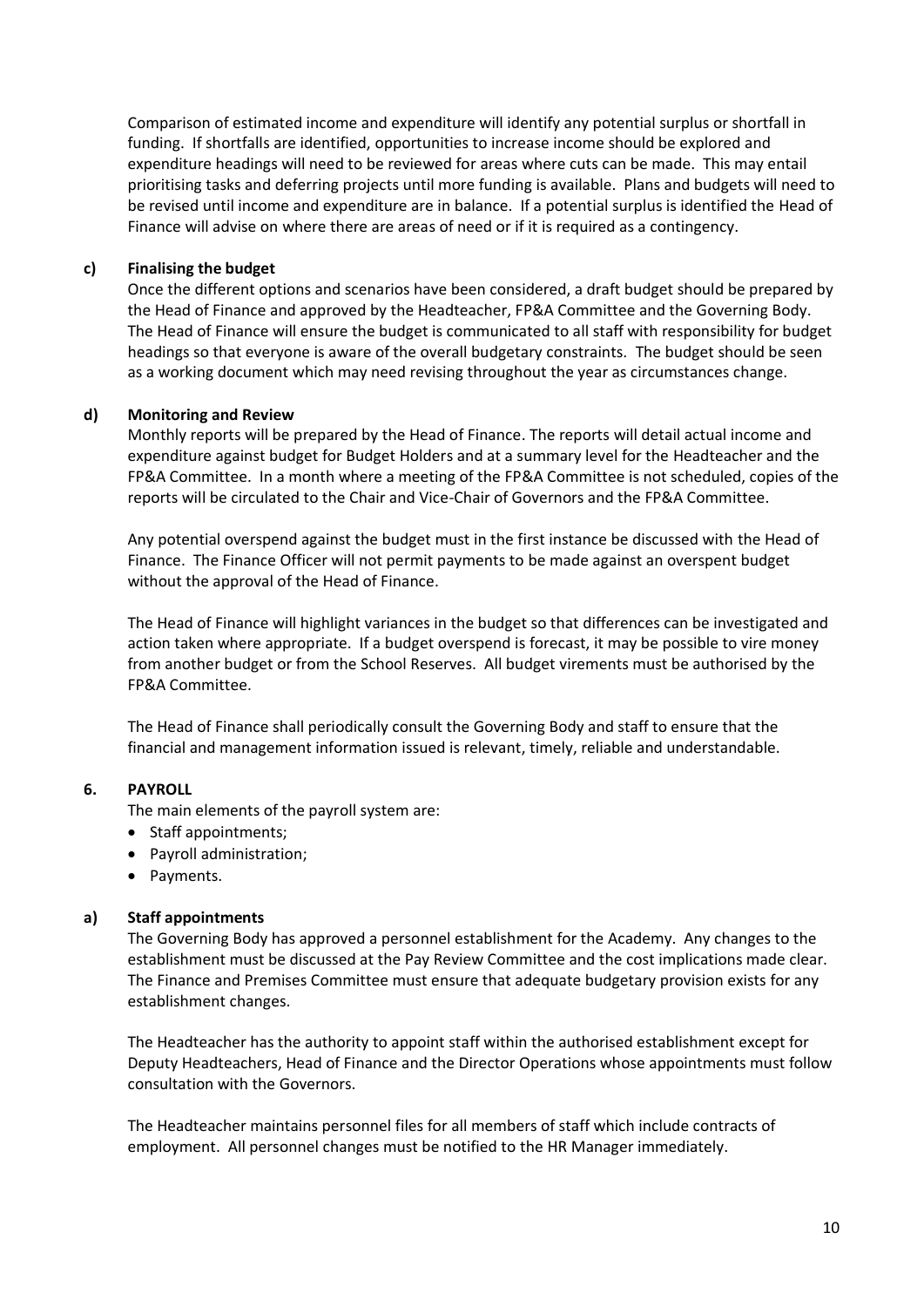### **b) Payroll Administration**

Cornwall Council is our current payroll provider. The Academy payroll is administered on the SIMS/FMS payroll package. Access to the system is password controlled. All employees are paid monthly through the FMS payroll package.

The HR Manager prepares the contracts which are signed off by the Headteacher, Deputy or Director of Operations. Cornwall Council process the contract onto the payroll system. The payroll is checked by HR Manager and her assistant initially when it is sent through to ensure the right amounts have been paid.

Head of Finance codes all overtime claims, travel expenses etc. The Head of Finance runs the payroll reconciliation and checks this against any overtime, expenses or contract changes.

The RO also carries out sample checks on this entire process from contract issue to monthly pay.

Each member of staff involved in the process has clear procedures in place however for confidentiality reasons these are kept locally by those staff concerned and do not form part of this document.

### **c) Payments**

All salary payments are made by BACS unless it is a new employee who has not yet provided bank details or a casual member of staff in which case a cheque is issued.

The Head of Finance carries out a comparison between months and checks individual's payroll to ensure payments are on track and if different investigates why. The Head of Finance also uses this information for monitoring the staffing budget.

Each month the Head of Finance reconciles the payroll on FMS and ensures the correct amount has been posted from the payroll system, individual cost centres have been correctly updated and identifies any amounts posted to the suspense account.

The Head of Finance checks on an annual basis for each member of staff that the gross pay per the payroll system matches the information on the staffing record.

# **7. PURCHASING**

It is the aim of the College to achieve best value from all our purchases. This means getting what we need in the correct quality, quantity and time at the best price possible. A large proportion of our purchases will be paid for with public funds and we need to maintain the integrity of these funds by following the general principles of:

- **Probity,** demonstrating there is no corruption or private gain involved in our contractual relationships;
- **Accountability**, we are publicly accountable for our expenditure and the conduct of our affairs;
- **Fairness**, ensuring we treat everyone on a fair and equitable basis.

Budget Holders will be informed of their allocated budget at least one month prior to the end of the summer term. It is the responsibility of the Budget Holder to manage the budget and to ensure that the funds available are not overspent. A print detailing actual expenditure against budget will be supplied to each Budget Holder each month.

### **Routine purchases**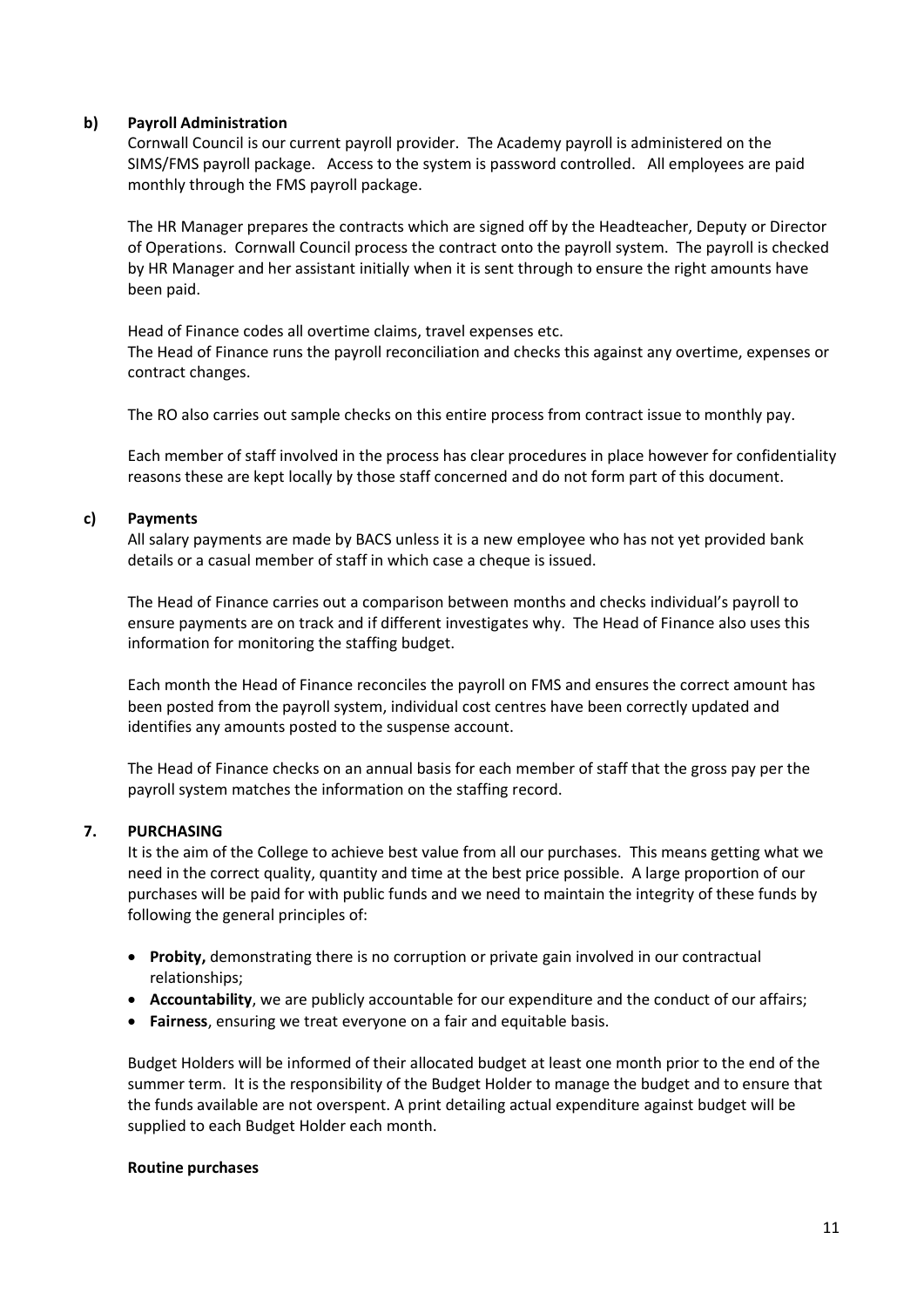Routine purchases up to £1,000 can be ordered by Budget Holders. All orders **must** be placed through the Finance Office and a Purchase Order raised. The Finance Officer can also arrange for the order to be placed using a school charge card via the Amazon Schools Business Account. The Finance Officer will check to ensure adequate budgetary provision exists before processing the order. Orders must bear the signature of Headteacher, Deputy Headteacher or DBDO. The Finance Officer will process all orders on SIMS FMS to record committed expenditure.

School Purchase Orders or School Charge Cards cannot be used for private purchases.

On receipt of the goods the Budget Holder (or their representative) must undertake a detailed check of the goods received against the delivery note and notify the Finance Office of any discrepancies as soon as possible. Wherever possible a different person from the person who placed the order should check the goods.

The Finance Office shall ensure that payment is only made to a supplier after the goods or services have been received and the invoices have been checked against SIMS FMS.

The Headteacher may authorise the purchase of gifts to include flowers and wine for visiting speakers. The spending of such items will be monitored by the Head of Finance and reported to the Finance, Premises & Audit Committee annually.

### **Purchases by Tender**

There are three forms of tender procedure: open, restricted and negotiated and the circumstances in which each procedure should be used are described below.

**Open Tender:** This is where all potential suppliers are invited to tender. The Budget Holder must discuss and agree with the Head of Finance how best to advertise for suppliers e.g., general press, trade journals or to identify all potential suppliers and contact directly if practical. This is the preferred method of tendering, as it is most conducive to competition and the propriety of public funds.

**Restricted Tender:** This is where suppliers are specifically invited to tender. Restricted tenders are appropriate where:

there is a need to maintain a balance between the contract value and administrative costs,

- a large number of suppliers would come forward or because the nature of the goods is such that only specific suppliers can be expected to supply the Academy's requirements;
- the costs of publicity and advertising are likely to outweigh the potential benefits of open tendering.

**Negotiated Tender:** The terms of the contract may be negotiated with one or more chosen suppliers. This is appropriate in specific circumstances:

- the above methods have resulted in either no or unacceptable tenders;
- only one or very few suppliers are available;
- extreme urgency exists;
- additional deliveries by the existing supplier are justified.

### **8. INCOME**

The main source of income for the Academy is the grants from the ESFA. The receipt of these sums is monitored directly by the Head of Finance who is responsible for ensuring that all grants due to the Academy are collected. The Academy also obtains income from:

• students, mainly for trips and uniform;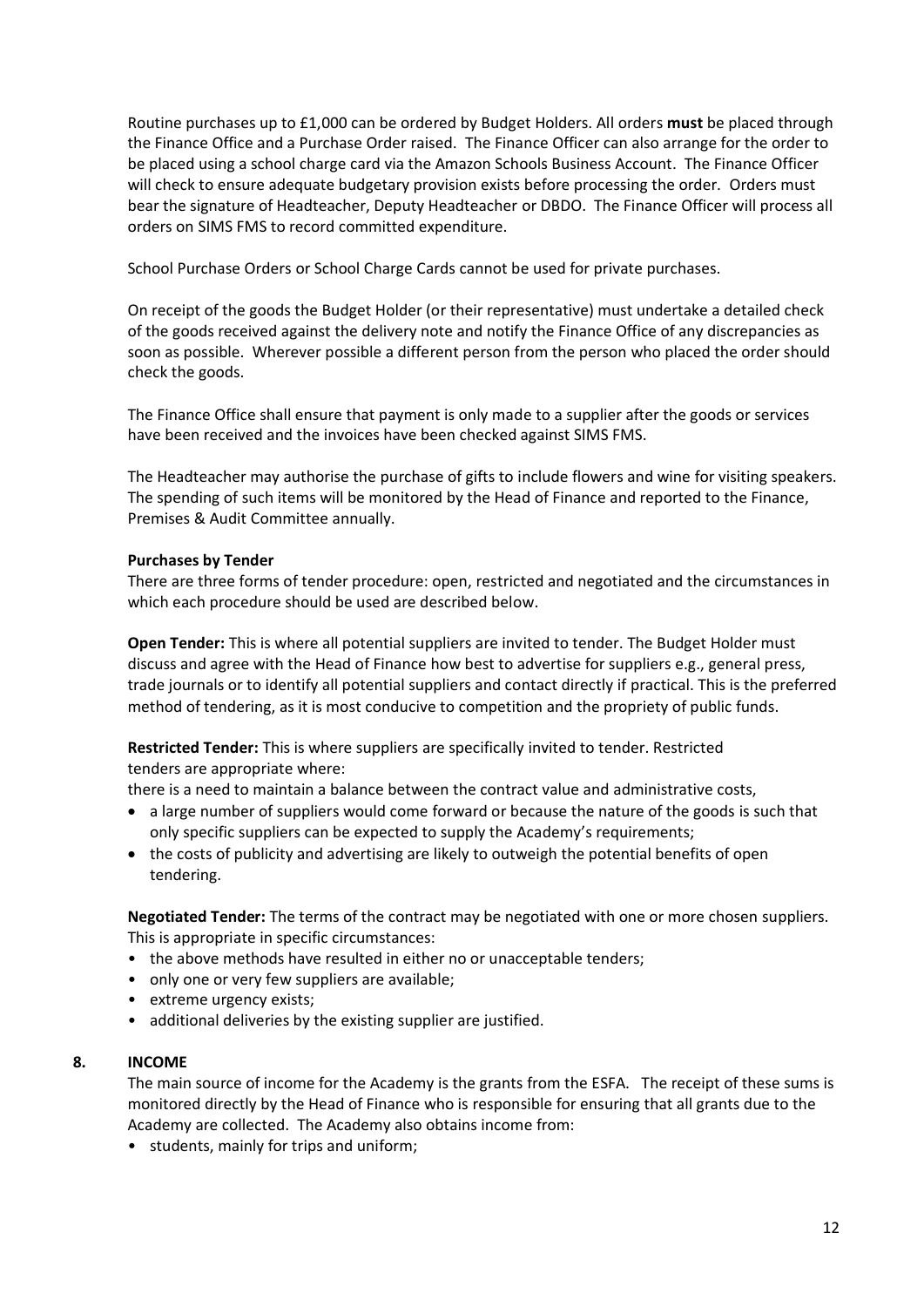• the public, mainly for community lettings.

### **Trips**

A lead teacher must calculate the cost of the trip using the School pro-forma. Parents must pay for trips through ParentPay using their school account.

Pupils who have not paid the full amount for the trip and who have not applied and received any disadvantage subsidy, will not be permitted to take part in the trip.

Students who are unable to attend a trip for medical reasons will be refunded their fee provided they present a doctor's certificate to the school. Students who decide not to go on a trip after they have paid will only be refunded if their place is subsequently taken up by another student. Governors have the ability to alter this policy if the extenuating circumstances suggest.

### **Community Lettings**

The Lettings Administrator is responsible for maintaining records of bookings of sports facilities and for identifying the sums due from each organisation. Payments must be made in advance for the use of facilities.

Details of organisations using the sports facilities should be sent by the Lettings Administrator to the Finance Officer who will produce a sales invoice using SIMS FMS.

Details of payments made and outstanding accounts will be discussed by the Finance Officer and Lettings Administrator and the Finance Officer is responsible for chasing outstanding debts and the Lettings Administrator will ensure no use is made of the facilities unless payment has been made.

No debts should be written off without the express approval of the Governing Body (the ESFA's prior approval is also required if debts to be written off are above the value set out in the annual funding letter).

Organisations using the school facilities should be instructed to send all payments to the Finance Office.

Official, pre-numbered Academy receipts should be issued for all cash and cheques received where no other formal documentation exists.

All cash and cheques must be kept in the Finance Office safe prior to banking. Banking should take place every week or less frequently as long as the sums collected do not exceed the insurance limit on the Finance Office safe.

Monies collected must be banked in their entirety in the appropriate bank account. The Finance Officer is responsible for preparing reconciliations between the sums collected, the sums deposited at the bank and the sums posted to the accounting system. The reconciliations must be prepared promptly and must be reviewed and certified by the Head of Finance .

# **9. CASH MANAGEMENT**

### **a) Bank Accounts**

The opening of all accounts must be authorised by the Governing Body who must set out, in a formal memorandum, the arrangements covering the operation of accounts, including any transfers between accounts and cheque signing arrangements. The operation of systems such as Bankers Automatic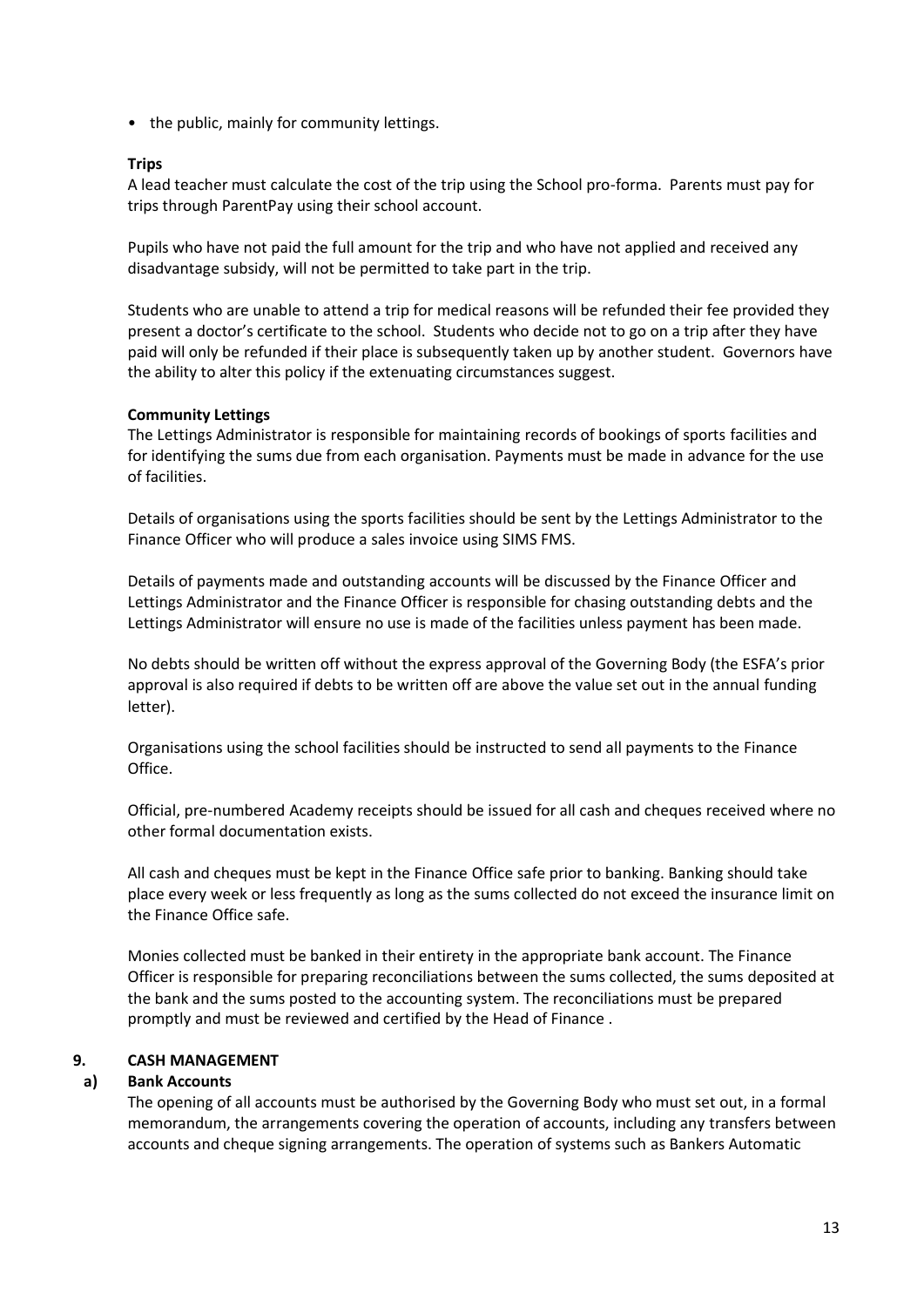Clearing System (BACS) and other means of electronic transfer of funds must also be subject to the same level of control.

# **Deposits**

Particulars of any deposit must be entered on a copy paying-in slip, counterfoil or listed in a supporting book. The details should include:

- the amount of the deposit; and
- a reference, such as the number of the receipt or the name of the debtor.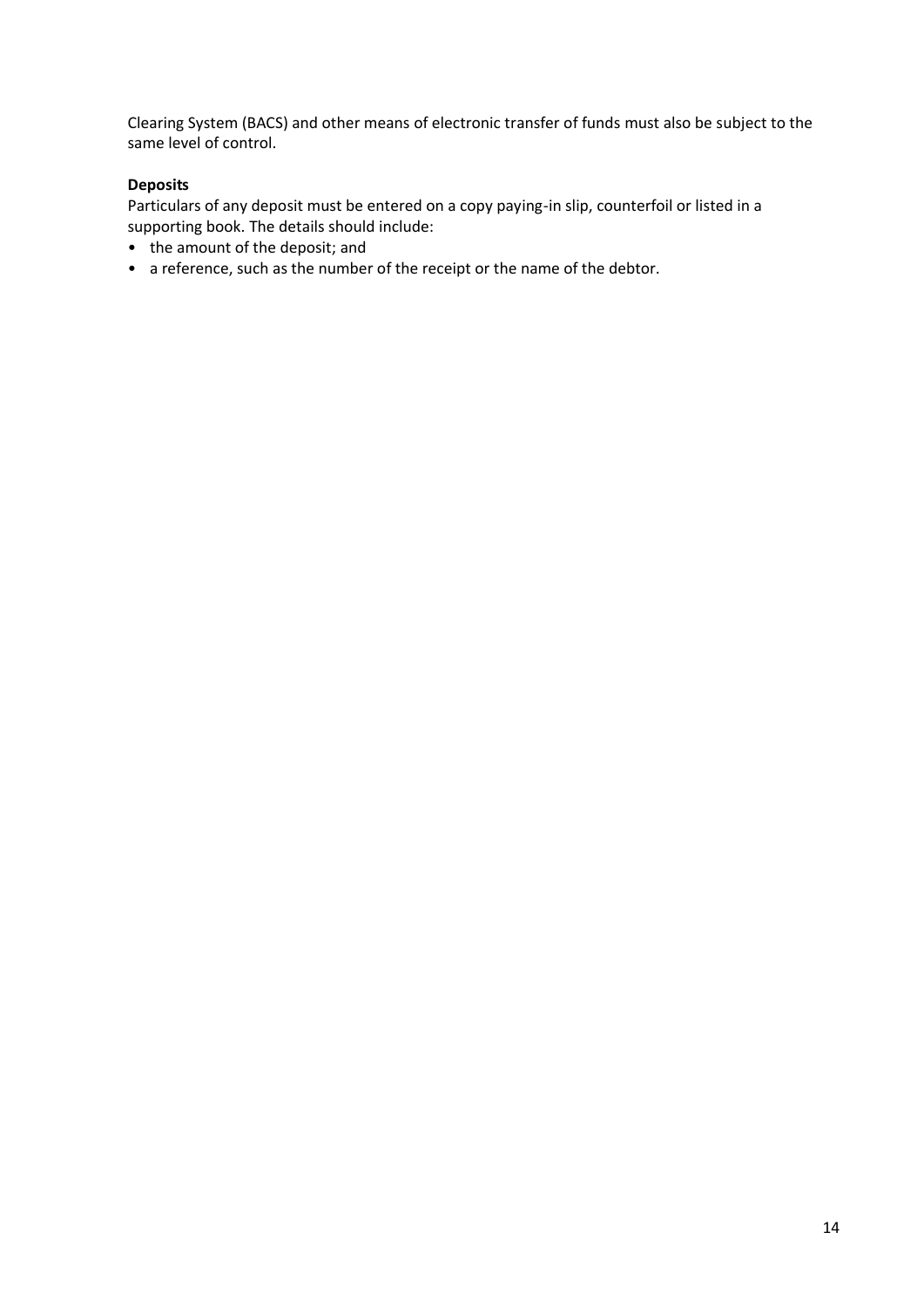### **Payments and withdrawals**

All cheques and other instruments authorising withdrawal from Academy bank accounts must be signed by the appropriate number of authorised signatories.

This provision applies to all accounts, public or private, operated by or on behalf of the Governing Body of the Academy.

### **Administration**

The Head of Finance must ensure bank statements are received regularly and that reconciliations are performed at least on a monthly basis. Reconciliation procedures must ensure that:

- all bank accounts are reconciled to the school's cash book;
- reconciliations are prepared by the Finance Officer;
- reconciliations are subject to an independent review carried out by the Responsible Officer (RO) and/or the Head Teacher;
- adjustments arising are dealt with promptly.

### **b) Petty Cash Account**

The Academy holds a petty cash account with a purchase limit of £10 per transaction. This is monitored by the Finance Officer. All claims for petty cash must be accompanied by a receipt and a proforma issued by the Finance Officer which must be signed by the Budget Holder prior to reimbursement.

The Finance, Premises & Audit Committee does not permit the encashment of personal cheques from delegated funds or any other income.

The Finance Officer shall reconcile the petty cash account expenditure at monthly intervals.

### **Deposits**

The only deposits to petty cash should be from cheques cashed specifically for the purpose. The receipt should be recorded in the petty cash system with the date, amount and a reference, normally the cheque number, relating to the payment. All other cash receipts for whatever reason should be paid directly into the bank.

### **Administration**

The Finance Officer is responsible for entering all transactions into the petty cash records on a regular basis and regular as well as unannounced cash counts should be undertaken by the Head of Finance to ensure that the cash balance reconciles to supporting documentation.

### **Physical Security**

Petty cash will be held in a locking cash box which is put in the safe overnight.

# **c) Cash Flow Forecasts**

The Head of Finance is responsible for preparing cash flow forecasts to ensure that the Academy has sufficient funds available to pay for day to day operations. If significant balances can be foreseen, steps should be taken to invest the extra funds. Similarly plans should be made to transfer funds from another bank account to cover potential cash shortages.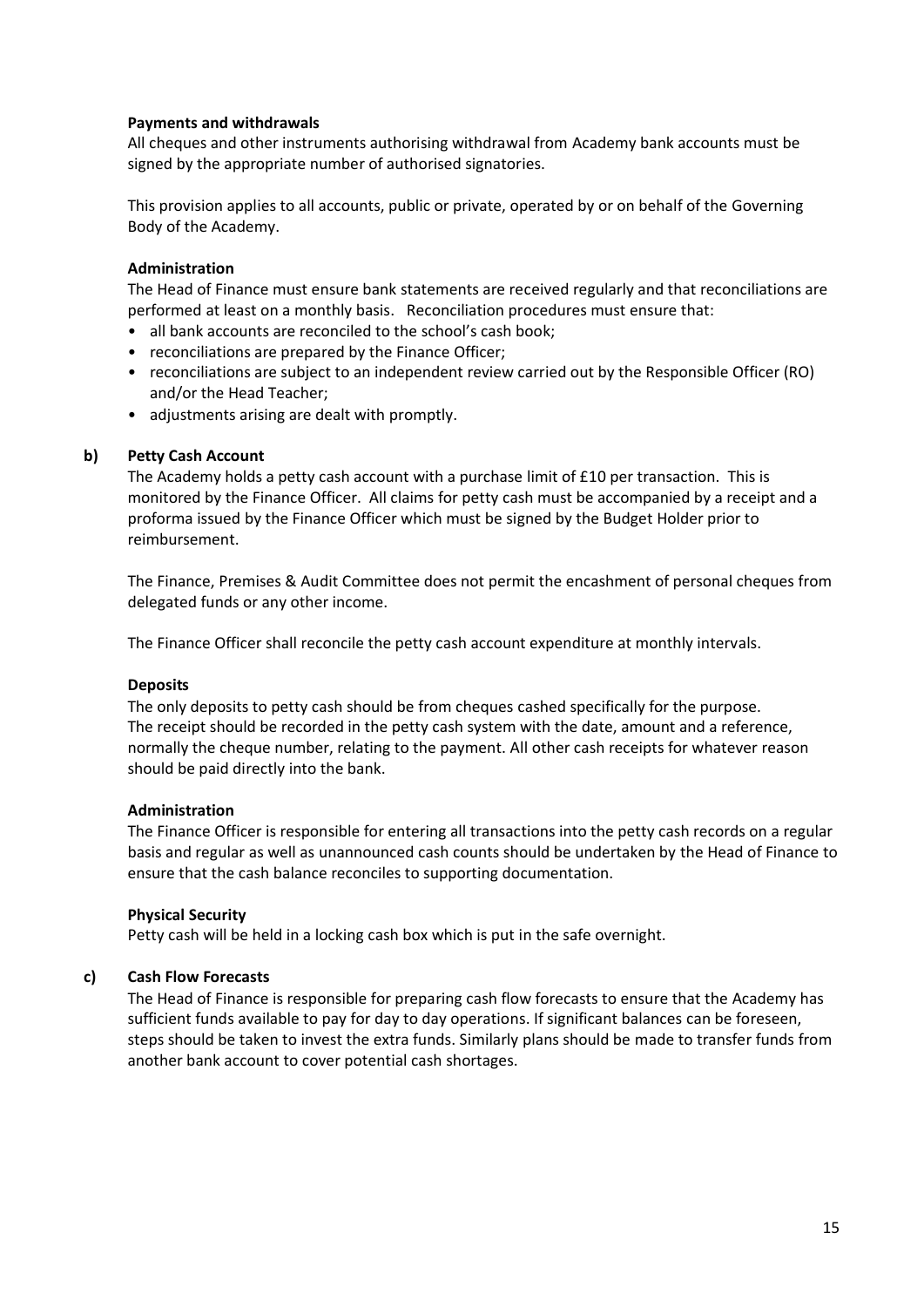# **d) Investments**

The Governors investment powers are set out in the Articles of Association which allows for funds not immediately required for the furtherance of its objectives to be invested in such instruments that are considered suitable and diverse by a competent financial expert with the performance being regularly reviewed by Governors.

Investments are currently limited to individual deposits of no greater than 12 months with UK clearing banks.

### **e) Reserves**

The Academy plans to spend the majority of its revenue income each year on the students in its care, sums are set aside from this each year for planned replacement of capital items such as ICT infrastructure, building maintenance, building capital and sports facilities replacement.

### **10. ASSET MANAGEMENT**

### **a) Asset Register**

Tangible fixed assets acquired since the Academy was established with a value over the Academy's capitalisation limit must be entered in an asset register. The capitalisation limit has been set at £1,000 per item.

The Asset Register includes the following information:

- asset description;
- asset number;
- serial number;
- date of acquisition;
- asset cost;
- source of funding (% of original cost funded from DfE grant and % funded from other sources);
- expected useful economic life;
- depreciation;
- current book value;
- location;
- name of member of staff responsible for the asset.

The Asset Register will:

- ensure that staff take responsibility for the safe custody of assets;
- enable independent checks on the safe custody of assets, as a deterrent against theft or misuse;
- manage the effective utilisation of assets and plan for their replacement;
- help the external auditors to draw conclusions on the annual accounts and the Academy's financial system, and;
- support insurance claims in the event of fire, theft, vandalism or other disasters.

### **b) Security of Assets**

Equipment must be secured by means of physical and other security devices. All other items in the register should be permanently and visibly marked as the Academy's property and there should be a regular (at least annual) count by someone other than the person maintaining the register. Discrepancies between the physical count and the amount recorded in the register should be investigated promptly, and where significant, reported to the Governing Body. Inventories of Academy property should be kept up to date and reviewed regularly. Where items are used by the Academy but do not belong to it this should be noted.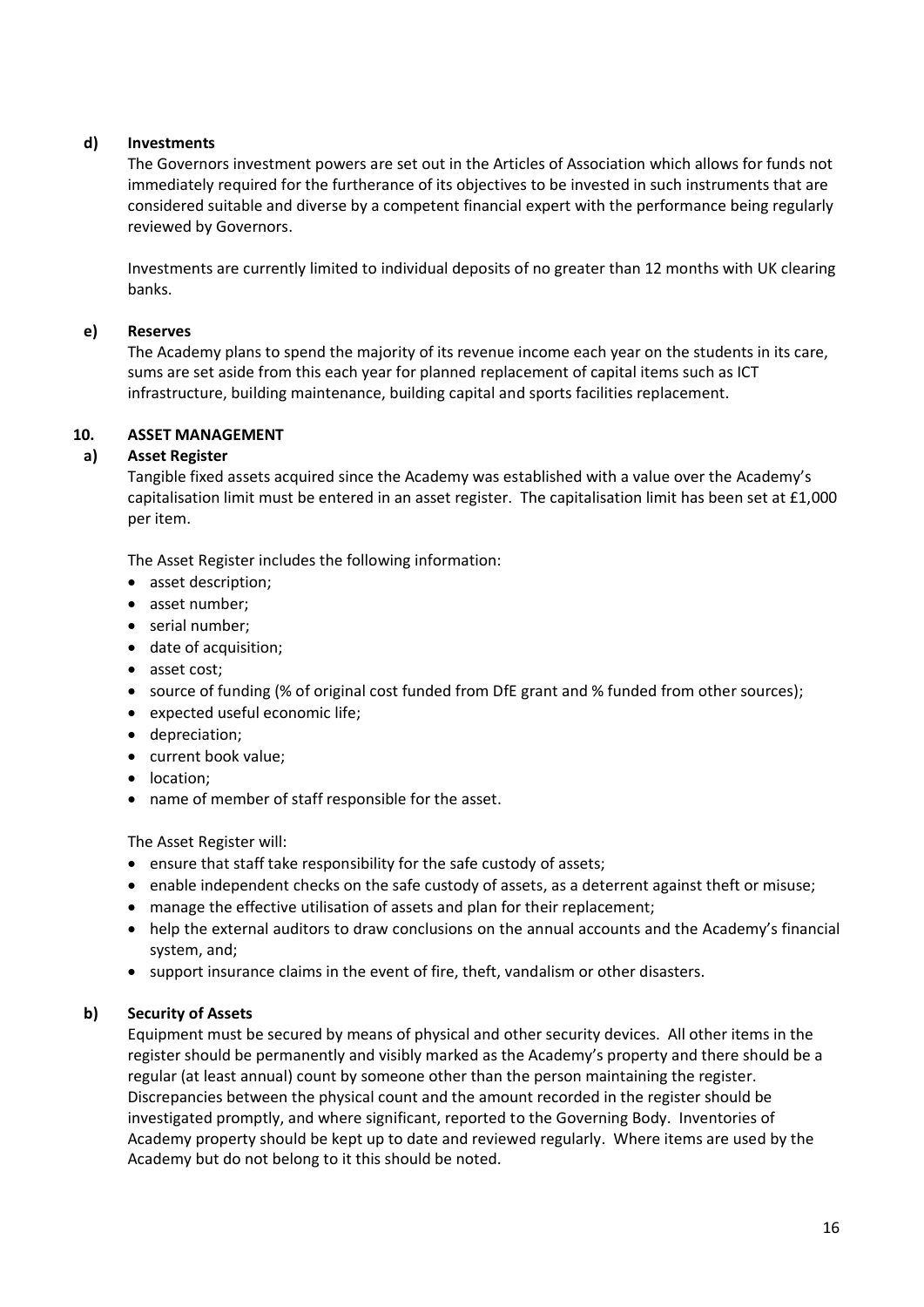### **c) Loan of Assets**

Items of Academy property must not be removed from Academy premises without the authority of the Headteacher or Head of Finance. A record of the loan must be recorded and booked back into the Academy when it is returned.

If assets are on loan for extended periods or to a single member of staff on a regular basis the situation may give rise to a 'benefit of kind' for taxation purposes. Loans should therefore be kept under review and any potential benefits discussed with the Academy's auditors.

# **d) Depreciation**

All individual items costing more than £1,000 and with an expected useful life exceeding one year are capitalised.

Depreciation is charged on a straight line basis beginning in the year in which the asset is brought into use, at the following annual rates:

| • Long leasehold land & property | $2%$ pa |
|----------------------------------|---------|
| • Furniture and equipment        | 20% pa  |
| • ICT equipment                  | 33% pa  |
| • Motor vehicles                 | 20% pa  |

Where fixed assets have been acquired with the aid of specific grants, they are included in the balance sheet at cost and are depreciated over their expected useful economic life. The related grants are credited to a restricted fixed asset fund (on the statement of financial activities and carried forward in the balance sheet). The depreciation on such assets is charged in the statement of financial activities over the expected useful economic life of the related asset on a basis consistent with the depreciation policy.

Grants provided to acquire fixed assets may be paid either to the Academy or directly to meet the cost of the fixed asset. Where costs have been paid directly and are part of the capital project, they have been recognised as restricted fixed asset funding.

# **e) Leased Assets**

Rentals applicable to operating leases where substantially all of the benefits and risk of ownership remain with the lessor are charged to the statement of financial activities on a straight line basis over the lease term.

### **11. INTERNAL FINANCIAL CONTROL**

The Headteacher/ Head of Finance shall ensure that at least two people shall be involved with the raising of orders wherever possible and at least two people shall be involved with the processing of receipts and invoices/payments wherever possible. Any exception to this will be at the Headteacher's discretion.

Amendments to documentation shall be made in accordance with standard accounting practices.

The use of correction fluids or erasure of information is not permitted. The SIMS FMS system processing method ensures that errors in ordering are dealt with in a correct manner.

The Head of Finance and Finance Officer shall ensure that paper records are maintained in suitable storage conditions for a minimum of seven years.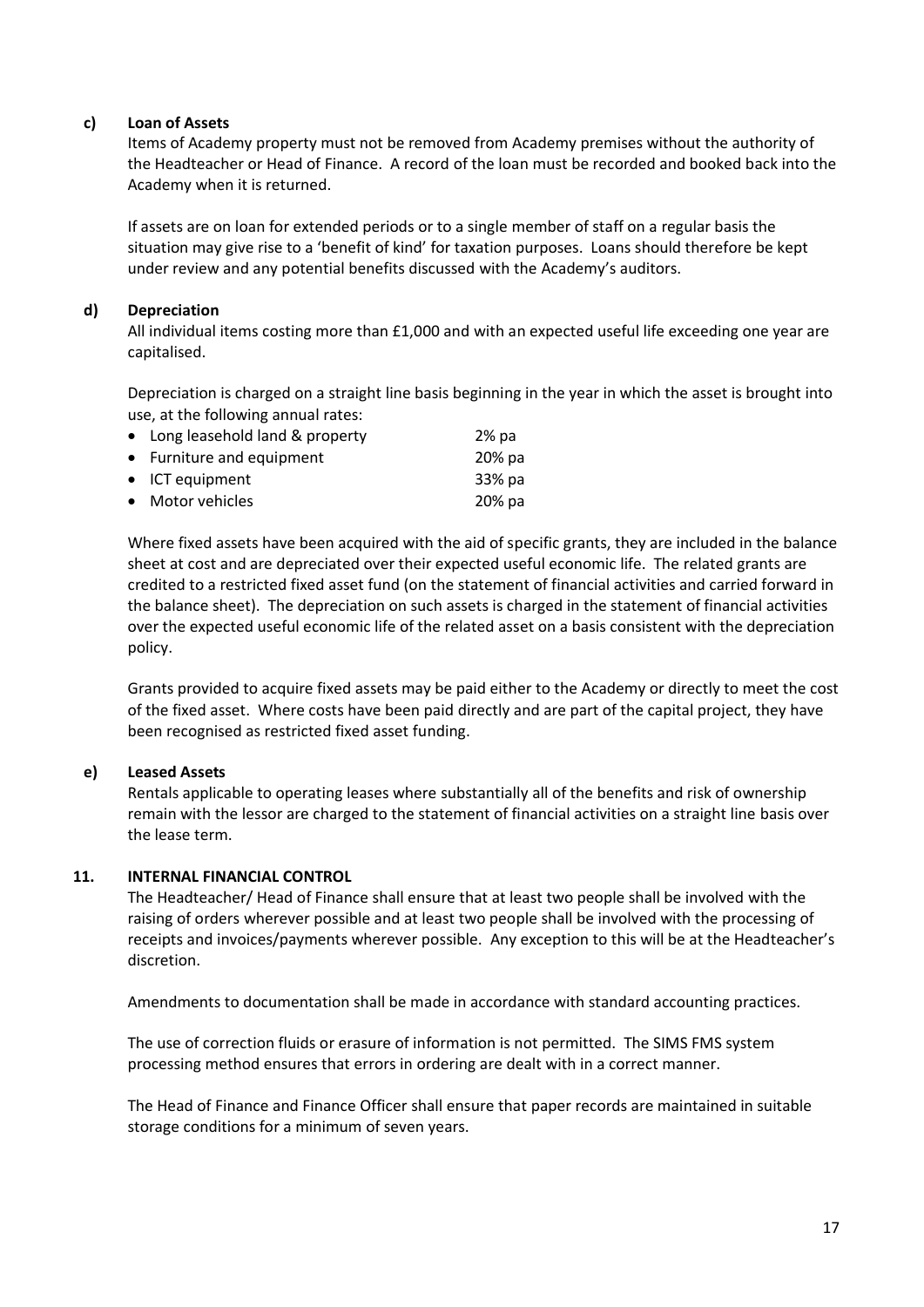SIMS FMS electronically stored data is permanently retained as a function of the system. The Network Manager and Head of Finance shall ensure that access to accounting records is strictly limited to those members of staff requiring the information for their normal duties by the deployment of software and the use of passwords. The use of passwords is described as part of the E-Safety Policy.

### **12. INSURANCE**

The Governing Body ensures that adequate insurance is taken out to cover all risks. Currently, the Governing Body considers that the insurance provided is appropriate for the Academy's needs in terms of cover and value for money. The Headteacher, Director of Operations and Head of Finance shall review the risks to the Academy annually and ensure that an appropriate level of cover is maintained.

# **13. FRAUD AND CORRUPTION**

#### **Fraud**

'Fraud' is a general term covering theft, deliberate misuse or misappropriation of assets or anything that leads to a financial advantage to the perpetrator of others upon whose behalf he or she acts, even if these "others" are in ignorance of the fraud. Fraud is in fact intentional deceit and for this reason it cannot include negligence.

Fraud incorporates theft, larceny, embezzlement, fraudulent conversion, false pretences, forgery, corrupt practices and falsification of accounts

### **Corruption**

The term "corrupt practices" is defined for the purpose of this code as the offering, giving, soliciting or acceptance of an inducement or reward which may influence the actions taken by Penryn College, its staff or governors.

Penryn College is committed to ensuring that it acts with integrity and has high standards of personal conduct. Everyone involved with the College has a responsibility in respect of preventing and detecting fraud. All staff and governors have a role to play. The College also recognises the role or others in alerting them to areas where there is suspicion of fraud.

Recognising a potential fraud and being able to report it is just as important as the measure to prevent and detect.

It is the duty of all employees and governors at Penryn College to take reasonable steps to limit the possibility of corrupt practices, and it is the responsibility of the Responsible Officer and Auditors to review the adequacy of the measures taken by the college to test compliance and to draw attention to any weaknesses or omissions.

Any investigation carried out in relation to alleged irregularities is linked to the college's disciplinary and dismissals procedure.

### **Full Anti-Fraud & Corruption Policy Statement – please see Appendix 1**

# **14. GIFTS AND HOSPITALITY**

The receipt of gifts, money or excessive hospitality can be misinterpreted. These procedures seek to protect staff from suspicion of dishonesty and ensure they are free from any conflict of interest with respect to acceptance or provision of gifts, hospitality or any other inducement from or to suppliers of goods or services to the College.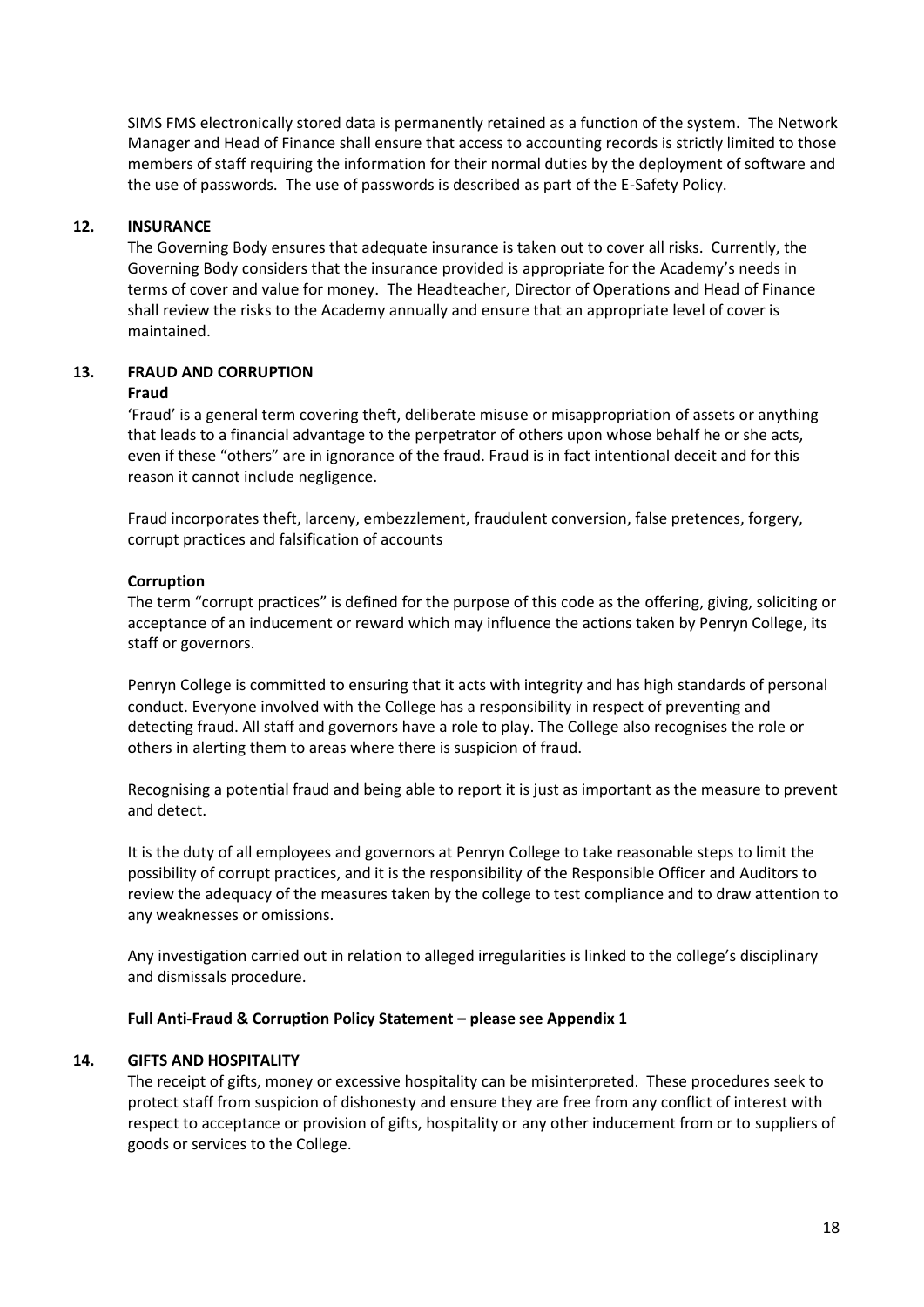# **Definition**

A gift is any item, cash or goods, given or offered for which no payment or service was given or received in return.

Hospitality can be defined as any food, drink, accommodation or entertainment provided free of charge or heavily discounted.

# **Principles**

Staff should exercise the utmost discretion in giving and accepting gifts and hospitality when on Academy business. Particular care should be taken with regard to a person or organisation that has, or is hoping to have, a contract with the Academy.

Staff must not accept gifts, hospitality or benefits in kind from a third party where it might be perceived that their personal integrity is being compromised or that Penryn College might be placed under an obligation.

No favour or preference which is not generally available should be sought, accepted or given.

Staff must not make use of their official position to further their private interests or those of others.

### **Receiving of Gifts and Hospitality**

- The individual should consider carefully whether it is appropriate to accept or decline a gift or hospitality. If in doubt advice should be sought from the Head of Finance who may in turn liaise with the Headteacher.
- Gifts of low intrinsic value such as promotional calendars or diaries or small tokens of gratitude can be accepted.
- Any gift or hospitality with a value of £25 or over must be recorded in the Register of Gifts and Hospitality. This will be held by the Head of Finance.
- It is each individual's responsibility to inform the Head of Finance by email of any gifts or hospitality that is offered.
- Always say "no" if you think the giver has an ulterior motive. Be sensitive to the possibility that the giver may think that even small gifts or simple hospitality will elicit a more prompt service or preferential treatment
- If you are in doubt about the acceptability of any gift or offer of hospitality, it is your responsibility to consult the Head of Finance or Headteacher.

# **Contracts with Suppliers**

- Staff must base all purchasing decisions and negotiations for contracts solely on achieving best value.
- Staff who have official dealings with contractors and other suppliers of goods and services to Penryn College should avoid conducting any private business with them by any means other than through normal commercial channels.

# **Gifts to and from students**

- Given the nature of the professional responsibilities of staff they are strongly advised not to give or accept gifts/hospitality (exceeding £25 in value) from students during their period of study.
- Any gifts/hospitality from students, exceeding £25 in value must be entered in the Register of Gifts and Hospitality.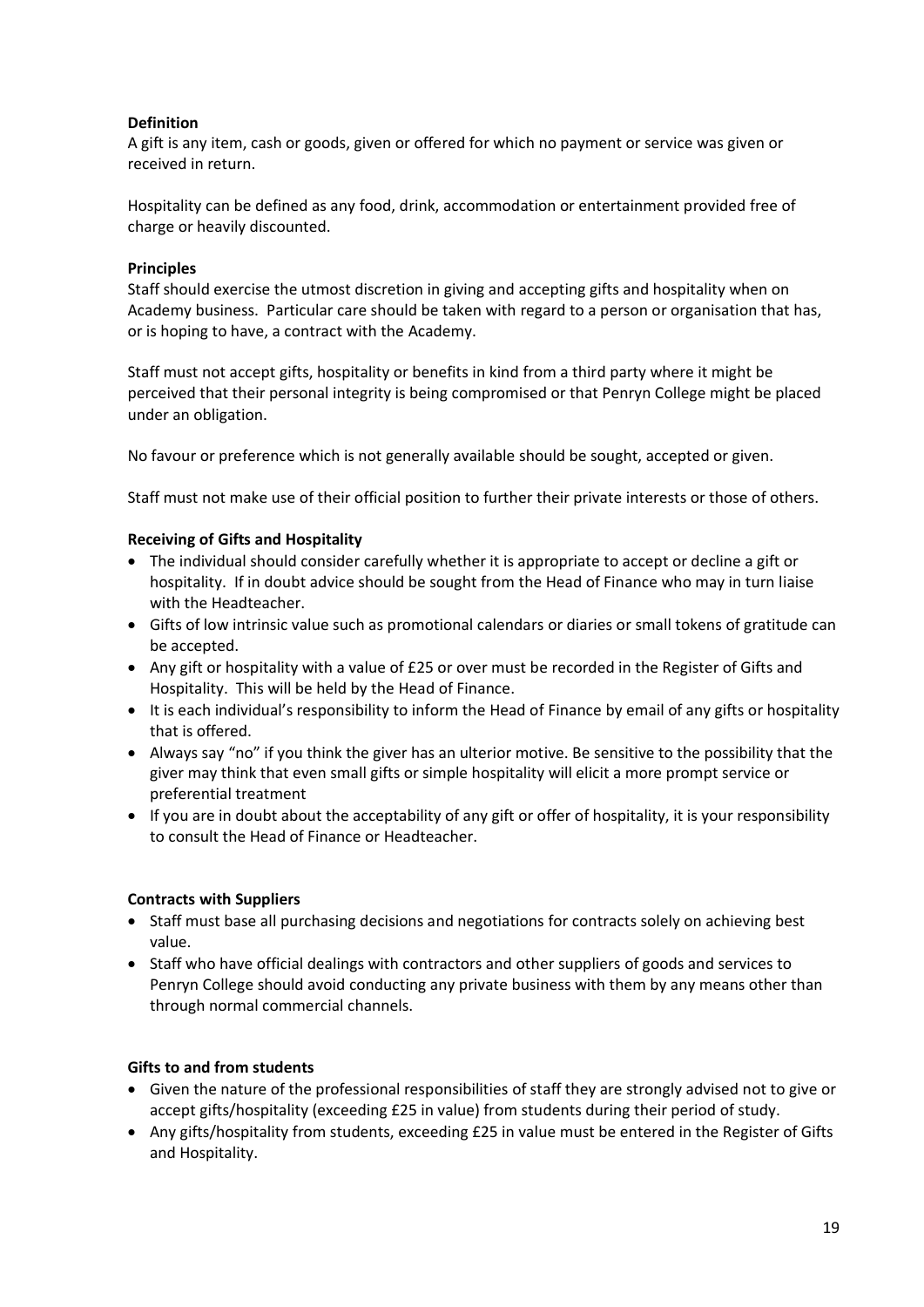# **Register of Gifts**

The Head of Finance has responsibility for the Gifts and Hospitality Register. Individual staff are personally responsible for reporting any gifts/hospitality offered and whether these have been accepted or declined. The Head of Finance will record the following information in the register:-

- Nature of gift/hospitality;
- Value of gift/hospitality;
- Name of person/Company offering the gift/hospitality;
- Date gift/hospitality accepted/refused; and
- Name of employee.

# **Giving of Gifts and Hospitality**

- Gifts are not normally given to other individuals or organisations. If gifts are given, staff must ensure that the decision is fully documented in the Gift and Hospitality Register and has regard to the propriety and regularity of the use of public funds. Exclusions – this does not apply to:
	- $\circ$  the award of gifts, prizes, etc related to the achievement of pupils e.g. attainment or merit awards, nor Trust-wide staff recognition events or activities.
	- $\circ$  recognition awards/gifts to staff for specific areas of work or activity. Such awards must be in line with the Staff Pay Policy
- Expenditure on staff wellbeing (flowers, leaving gifts, etc) will be funded from staff donations which are accounted for in a separate budget line.
- Charitable donations e.g. instead of flowers for a funeral or matching amounts raised by students, should be of a de minimis level.
- Where hospitality is provided this should be approved in advance by the Headteacher, SLT member or Head of Finance. In approving hospitality the Headteacher, SLT member or Head of Finance should ensure it is not in breach of the UK Bribery Act 2010 and also that the costs are appropriate for a publicly funded organisation.
- Hospitality such as working lunches, coffees, catering on training courses and modest hospitality in the form of meals, etc are perfectly acceptable where it is appropriate to offer or receive these in support of good relationships with visiting staff or business colleagues (but not for their family or friends). These would not be added to the register but would be approved by Headteacher, SLT member or Head of Finance to ensure they are of a reasonable level. Hospitality provided above this level should be recorded in the register.

# **15. MONEY LAUNDERING**

**The Proceeds of** Crime Act 2002, the Terrorism Act 2000 and the Money Laundering, Terrorist Financing and Transfer of Funds (Information on the Payer) Regulations 2017 place legal obligations on the College and its employees - regarding suspected money laundering activity.

Although most money laundering activity in the UK falls outside of the public sector, we are committed to maintaining robust arrangements to identify and prevent attempts to use it to launder money. The vigilance of employees is vital in identifying individuals who are, or may be, perpetrating crimes relating to money laundering or the financing of terrorism.

### **Full Money Laundering Policy Statement – please see Appendix 2**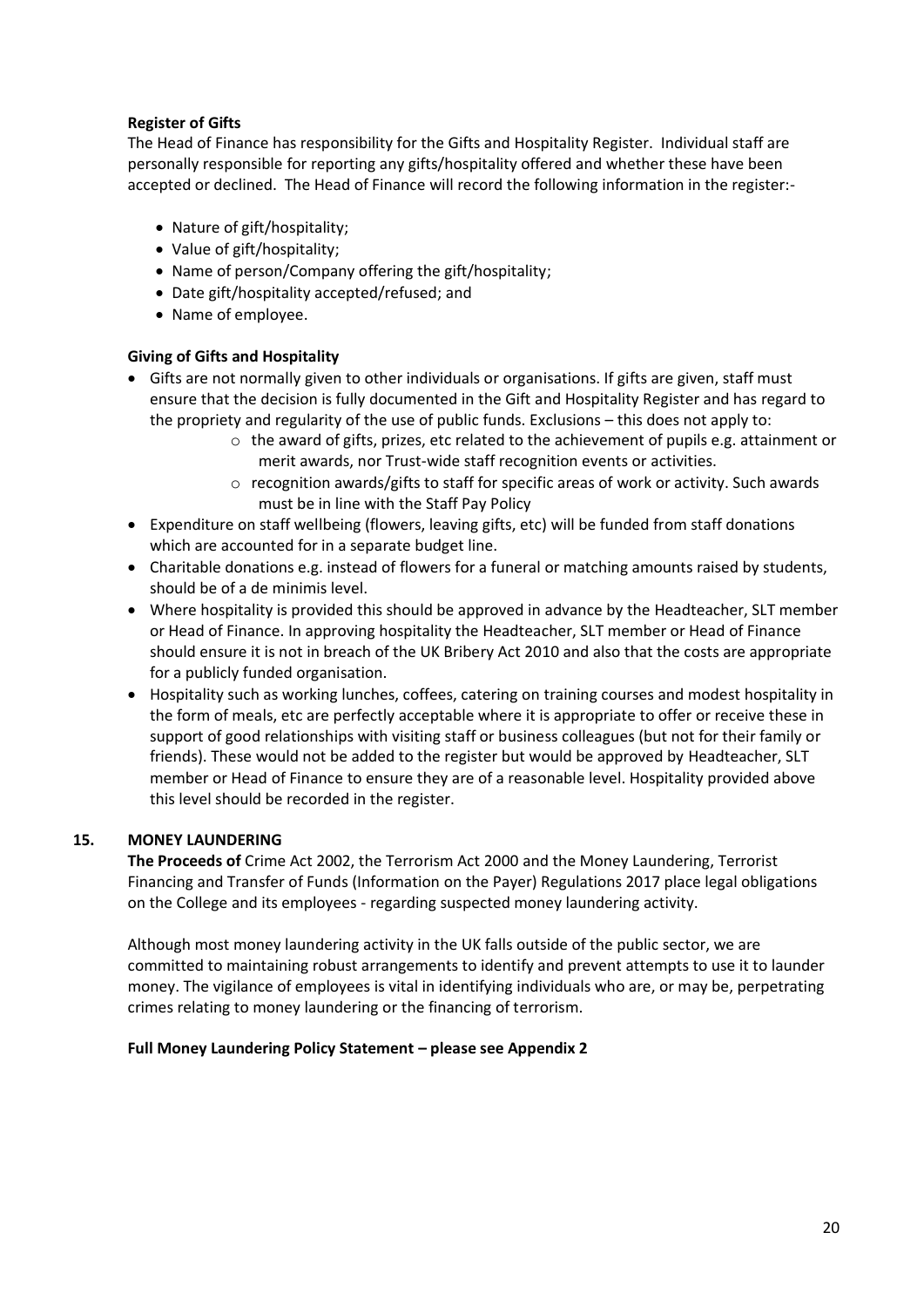### **Appendix 1**

# **Anti-Fraud & Corruption Policy Statement**

This policy and procedure defines the expected conduct of all staff engaged at Penryn College, whether in paid or voluntary employment, in relation to deterring and/or detecting fraud and corruption, and who to report it to.

It includes clear guidelines on what is acceptable in terms of gifts and hospitality and how these matters are declared.

Also, reference is made to other Academy policies where appropriate.

### **Policy Statement:**

This policy and procedure defines Anti-Fraud & Corruption and offers guidance for all staff in the College.

The College aims to be an honest and ethical institution. As such, it is opposed to fraud and seeks to eliminate fraud by the way it conducts College business. This document sets out the College 's policy and procedures for dealing with the risk of significant fraud or corruption. In order to minimise the risk and impact of fraud, the College's objectives are, firstly, to create a culture which deters fraudulent activity, encourages its prevention and promotes its detection and reporting and, secondly, to identify and document its response to cases of fraud and corrupt practices.

This policy, in line with the College's corporate values of integrity, consistency, impartiality, fairness and best practice, provides both staff and management with mutually understood guidelines for the administration of this procedure.

The scope of this procedure extends to all College employees, permanent, voluntary and fixed term.

Time limits specified in this document may be extended by mutual agreement.

If there is concern or doubt about any aspect of a matter which involves an irregularity, or an ongoing investigation into a suspected irregularity, the best approach is to seek advice from the Headteacher or if it relates to them the Chair of the Finance, Premises and Audit Governor Committee.

If requested, employees may be accompanied by a recognised trade union representative or work colleague, not involved in any part of the process, at any interviews.

# **Roles and Responsibilities:**

### Staff and Governors

Penryn College has adopted the following measures to demonstrate its commitment to anti-fraud and corruption:

- Finance, Premises & Audit Committee meets regularly;
- A requirement for all staff and governors to declare prejudicial interests and not contribute to business related to that interest;
- A requirement for staff and governors to disclose personal interests;
- All staff and governors are made aware of the understanding on the acceptance of gifts and hospitality;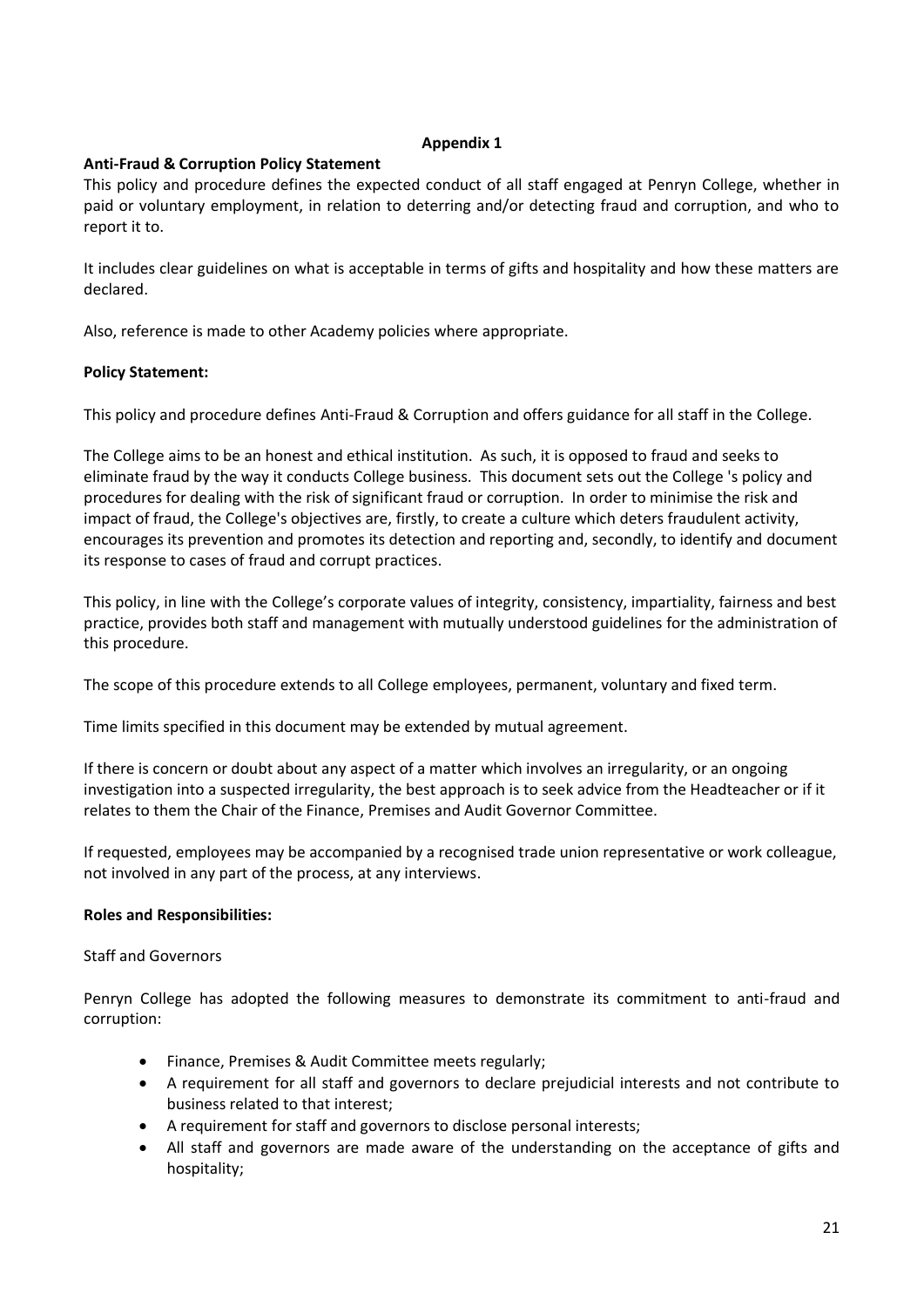• Clear recruitment policies and procedures.

Staff and governors also have a duty to report another member of staff or governor whose conduct is reasonably believed to represent a failure to comply with the above.

# **Responsible Officer**

The Responsible Officer has specific responsibility for overseeing the financial arrangements on behalf of the governors.

The main duties of the Responsible Officer are to provide the governors with on-going independent assurance that:

- The financial responsibilities of the governors are being properly discharged;
- The resources are being managed in an efficient, economical and effective manner;
- Sound systems of financial control are being maintained; and
- Financial considerations are fully taken into account in reaching decisions.

### **Head of Finance**

The Head of Finance has a responsibility for ensuring that effective systems of internal controls are maintained and will safeguard the resources of Penryn College.

In respect of fraud it is therefore the responsibility of the Head of Finance to ensure internal controls prevent and detect any frauds promptly. This includes:

- Proper procedures and financial systems;
- Effective management of financial records;
- Management of the Academy's financial position;
- Anti-fraud awareness training

### **External Audit**

The Academy's Annual Report and Financial Statements include an Independent Auditors' Report. This report includes a view as to whether the financial statements give a true and fair view and whether proper accounting records have been kept by the Academy throughout the financial year. In addition, it reports on compliance with the accounting requirements of the relevant Companies Act and confirms compliance with the financial reporting and annual accounting requirements issued by the Department of Education.

### **Reporting a Suspected Fraud:**

All allegations of suspected fraud and irregularities are to be brought to the attention of the Head of Finance and also referred to the Headteacher, unless this individual is involved in the irregularity in which case the Chair of Governors should be informed.

Please refer to the College Whistleblowing Policy for further guidance.

### **Response to Allegations**

The Headteacher will have initial responsibility for co-ordinating the initial response. In doing this he/she will consult with the Human Resource advisors regarding potential employment issues. The Headteacher will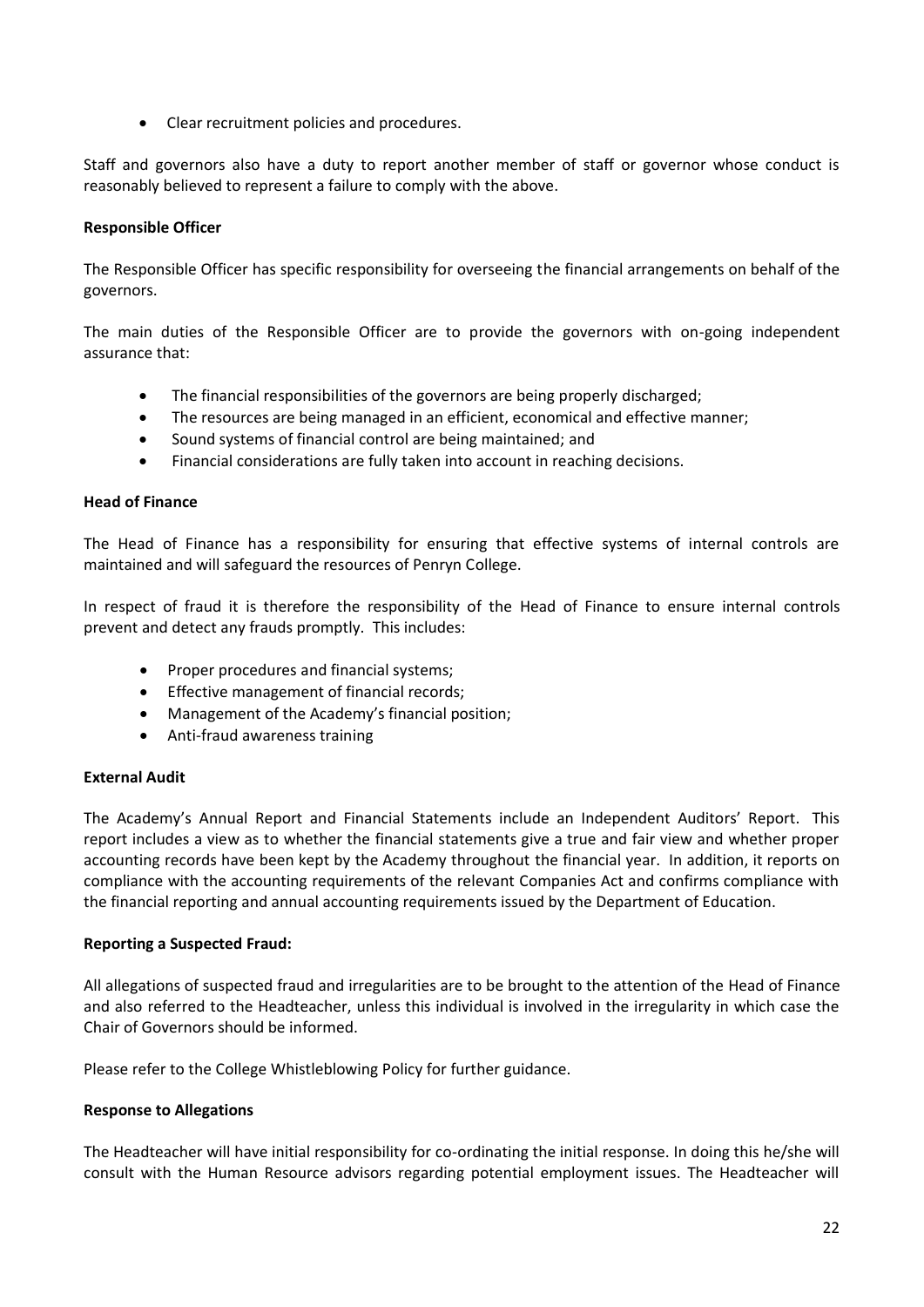also see legal advice from the College's solicitors on both employment and litigation issues before taking any further action.

The Head of Finance and Headteacher will ascertain whether or not the suspicions aroused have substance. In every case, and as soon as possible after the initial investigation, they will pass the matter on to the Chair of Finance, Premises & Audit Committee. Even if there is no evidence to support the allegation, the matter must be reported.

The Finance, Premises & Audit Committee will undertake the management of the investigation.

They will, if appropriate, conduct a preliminary investigation to gather factual information and reach an initial view as to whether further action is required.

They will determine whether the findings, conclusions and any recommendations arising from the preliminary investigation should be reported to the Chair of Governors.

If further investigations are required, they will determine which outside agencies should be involved (police, auditors).

The Headteacher is required to notify the Governing Body of any serious financial irregularities. This action will be taken at the first opportunity following the completion of the initial investigations and will involve keeping the Chairman of the Governing Body fully informed between governor meetings of any developments relating to serious control weaknesses, fraud or major accounting breakdowns.

If evidence of fraud is forthcoming, then the Governing Body will inform the Department for Education as required by the Funding Agreement and will consider whether or not to refer the matter to the police.

### **Confidentiality and Safeguards**

Penryn College recognises that the decision to report a concern can be a difficult one to make, not least because of the fear of reprisal from those responsible for the alleged malpractice. The College will not tolerate harassment or victimisation and will do what it lawfully can to protect an individual when a concern is raised in good faith.

This does not mean that if the person raising the concern is already the subject of a disciplinary, redundancy or other procedure, that those procedures will be halted as a result of the concern being reported.

There is a need to ensure that the process is not misused. For further guidance refer to the College Disciplinary, Grievance and Capability policy.

### **Links with other Policies:**

The Governing Body is committed to preventing fraud and corruption. To help achieve this objective there is a clear network of systems and procedures in place for the prevention, detection and investigation of fraud and corruption. This Anti-Fraud and Anti-Corruption policy attempts to consolidate those in one document and should be read in conjunction with the following Academy policies:

- Whistle-Blowing Policy
- Financial Scheme of Delegation
- Disciplinary and Dismissal Policy
- Equal Opportunities Policy
- Gifts and Hospitality Policy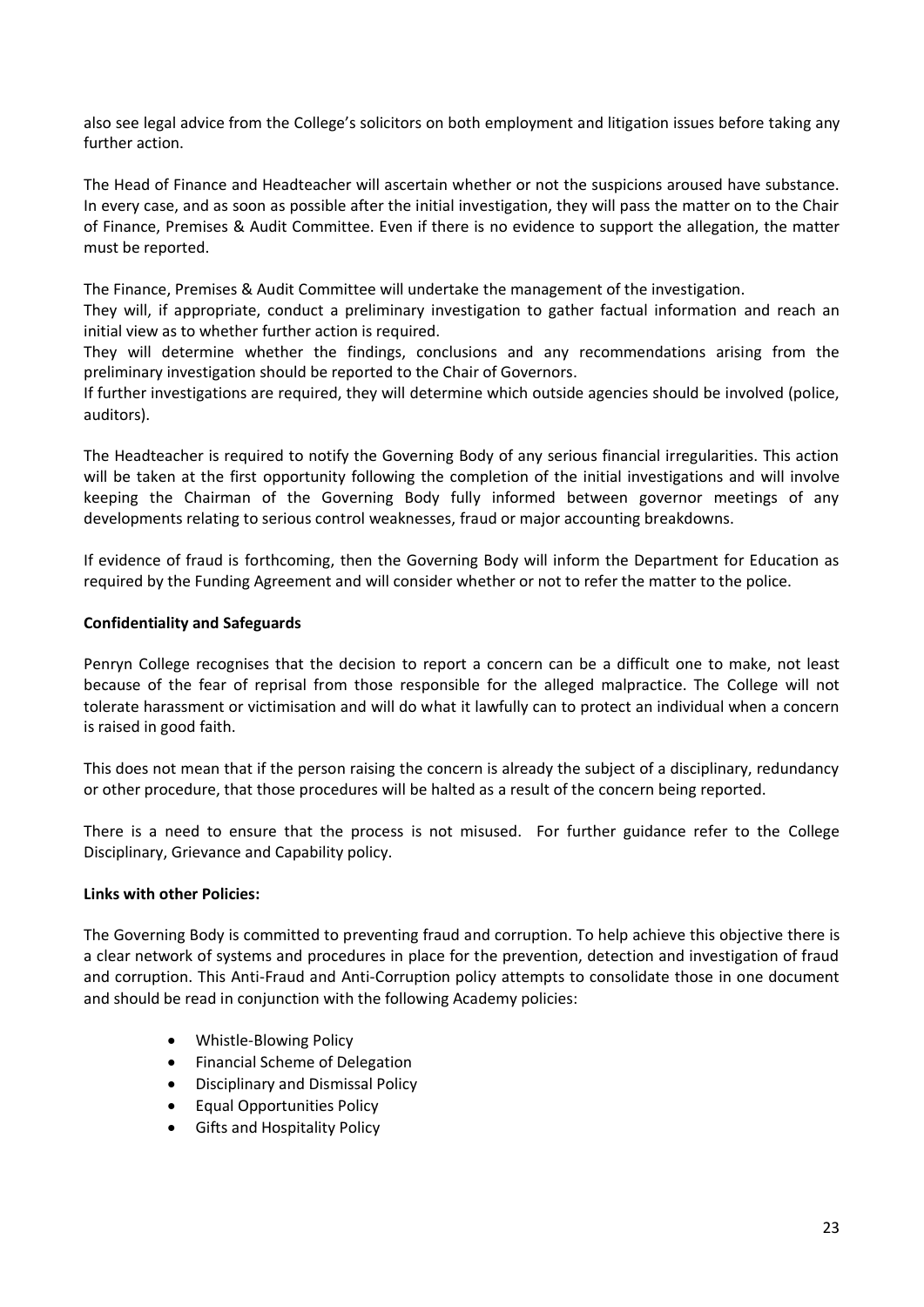### **Appendix 2**

# **Money Laundering Policy Statement**

This Policy applies to all employees of the Academy. It aims to maintain the high standards of conduct which currently exist within the Academy by preventing criminal activity through money laundering. The Policy sets out the procedures which must be followed, for example the reporting of suspicions of money laundering activity, to enable the Council and employees to comply with legal obligations.

This Policy sits alongside the Academy's Fraud Policy and Whistleblowing Policy.

Failure by an employee to comply with the procedures set out in this Policy may lead to disciplinary action being taken against them in accordance with the relevant Disciplinary Procedures.

Whilst the risk of contravening the legislation is low, it is extremely important that all employees are familiar with their legal responsibilities, as breaches of the legislation could result in criminal prosecution and upon conviction imprisonment for up to 14 years and/or a fine.

### **What is Money Laundering?**

Money laundering is the term used for a number of offences involving the proceeds of crime, or relating to the proceeds of terrorism and terrorist financing.

Money laundering is generally defined as the process by which the proceeds of crime, and the true ownership of those proceeds, are changed so that the proceeds appear to come from a legitimate source. In effect it is the process of channelling "bad" money into perceived "good" money, to hide the fact that it originated from criminal activity.

The following constitute acts of money laundering:

- Concealing, disguising, converting, transferring criminal property or removing it from the UK (Section 327 of the Proceeds of Crime Act 2002)
- Entering into or becoming concerned in an arrangement that you know or suspect facilitates the acquisition, retention, use or control of criminal property by, or on behalf of, another person (Section 328)
- Acquiring, using or possessing criminal property (Section 329)
- Becoming concerned in an arrangement facilitating concealment, removal from the jurisdiction, transfer to nominees or any other retention or control of terrorist property (Section 18 of the Terrorism Act 2000).

These are the primary money laundering offences and are prohibited acts under the legislation. There are also a number of secondary offences relating to the failure to report a person known, or suspected, to be engaged in money laundering or terrorist financing and the falsifying, concealing or destroying of documents relevant to an investigation or making a disclosure which is likely to prejudice it.

### **What is the impact on the Academy?**

Potentially any employee could be caught by the money laundering provisions if they suspect money laundering, or become involved with it in some way and do nothing about it. The key requirement on employees is to promptly report any suspected money laundering activity to the Money Laundering Reporting Officer (MLRO). The officer nominated to receive disclosures about money laundering/terrorist financing activity within is the Headteacher, unless this individual is involved in the irregularity in which case the Chair of Governors should be informed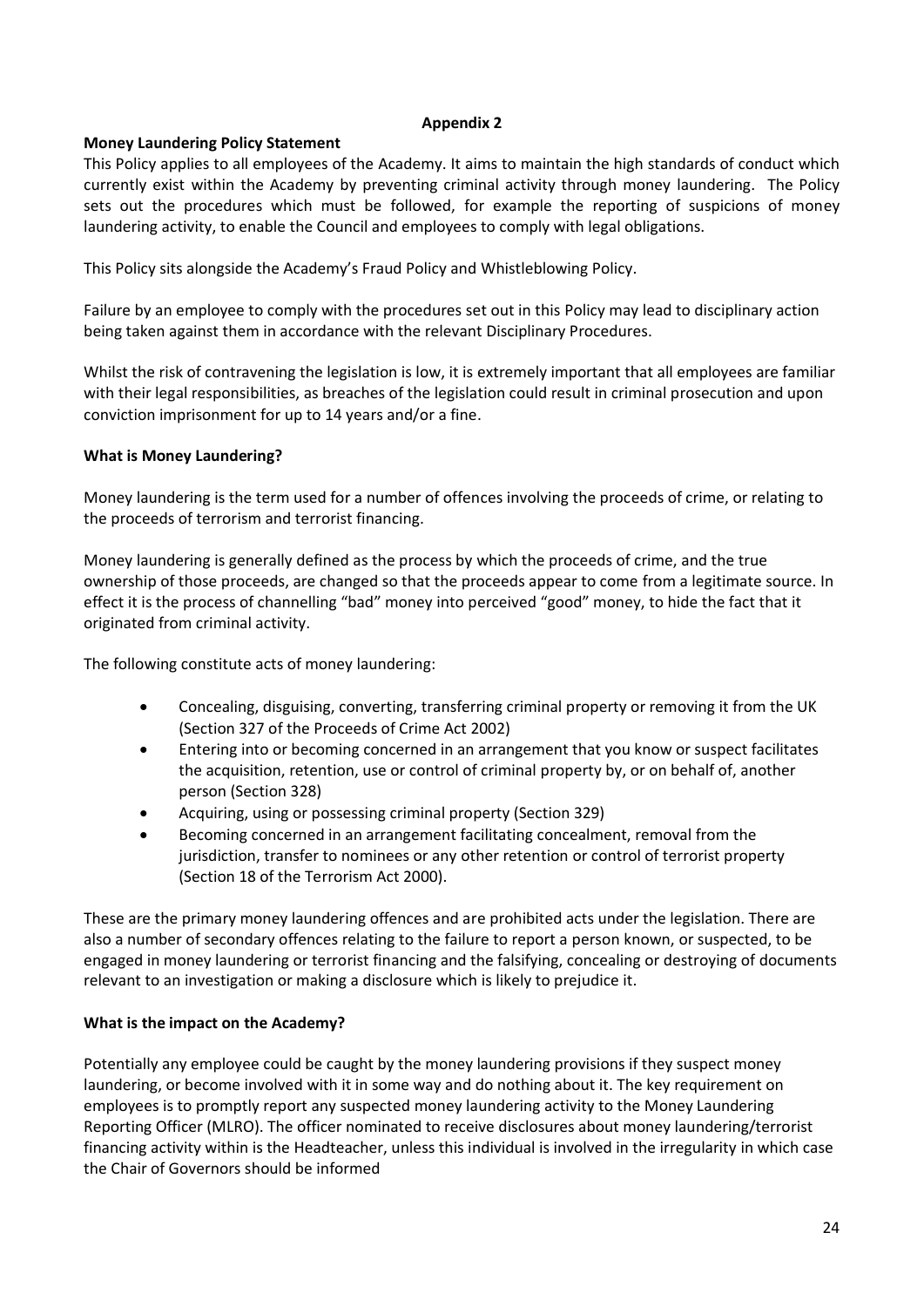If you know or suspect that money laundering activity is taking/has taken place, or you become concerned that your involvement in a matter may amount to a prohibited act under the legislation, you must disclose this as soon as practicable to the Headteacher or Chair of Governors without delay.

The report should include as much information as possible, but you must not make any further enquiries into the matter yourself or continue with the transaction. You must follow any subsequent direction from the Headteacher or Chair of Governors who will guide and support you throughout the process.

At no time and under no circumstances should you voice any suspicions to the person suspected of money laundering, or to any other individual, where by doing so you could prejudice an investigation. Likewise, you must not make any reference on a client file that a report has been made to the Headteacher, in case this results in the suspect becoming aware of the situation.

The Headteacher or Chair of Governors must promptly evaluate any disclosure report to determine whether it should be reported to the National Crime Agency (NCA) by submitting a Suspicious Activity Report (SAR). You will be informed if a SAR is made. If the Headteacher or Chair of Governors concludes that there are no reasonable grounds to suspect money laundering, then this will be duly recorded and they will give their consent for any ongoing or imminent transaction(s) to proceed. Ultimately it will be the responsibility of the Headteacher or Chair of Governors to decide whether there is a reasonable excuse for not reporting the matter to NCA**.**

If a SAR is made to NCA, "consent" that gives a defence from a principal offence can be requested from them to perform the transaction but the transaction in question must not be undertaken or completed until "consent" is given, or there is deemed "consent" through the expiry of relevant time limits.

In all cases where a SAR is made to NCA, the Headteacher or Chair of Governors will advise you if and when you can continue with a transaction.

All disclosure reports made to the Headteacher and reports referred to NCA must be retained for a minimum of five years.

# **Identification of Clients (Customer Due Diligence Procedure**)

If the Academy is carrying out certain "relevant business" (accountancy, audit and tax services and legal services relating to financial, company or property transactions) and:

- Forms an ongoing business relationship with a customer; or
- Undertakes an occasional transaction amounting to 10,000 euro (or the current equivalent in sterling) or more, whether carried out in a single operation or several linked ones; or
- Suspects money laundering or terrorist financing; or
- Doubts the veracity or adequacy of information previously obtained for the purposes of client identification or verification,

then care needs to be taken by the Academy to check the identity of the customer. This is known as carrying out Customer Due Diligence and must be applied before the establishment of the relationship, or the carrying out of the transaction.

Applying Customer Due Diligence means:

Identifying the customer and verifying the customer's identity on the basis of documents, data or information obtained from reliable and independent sources;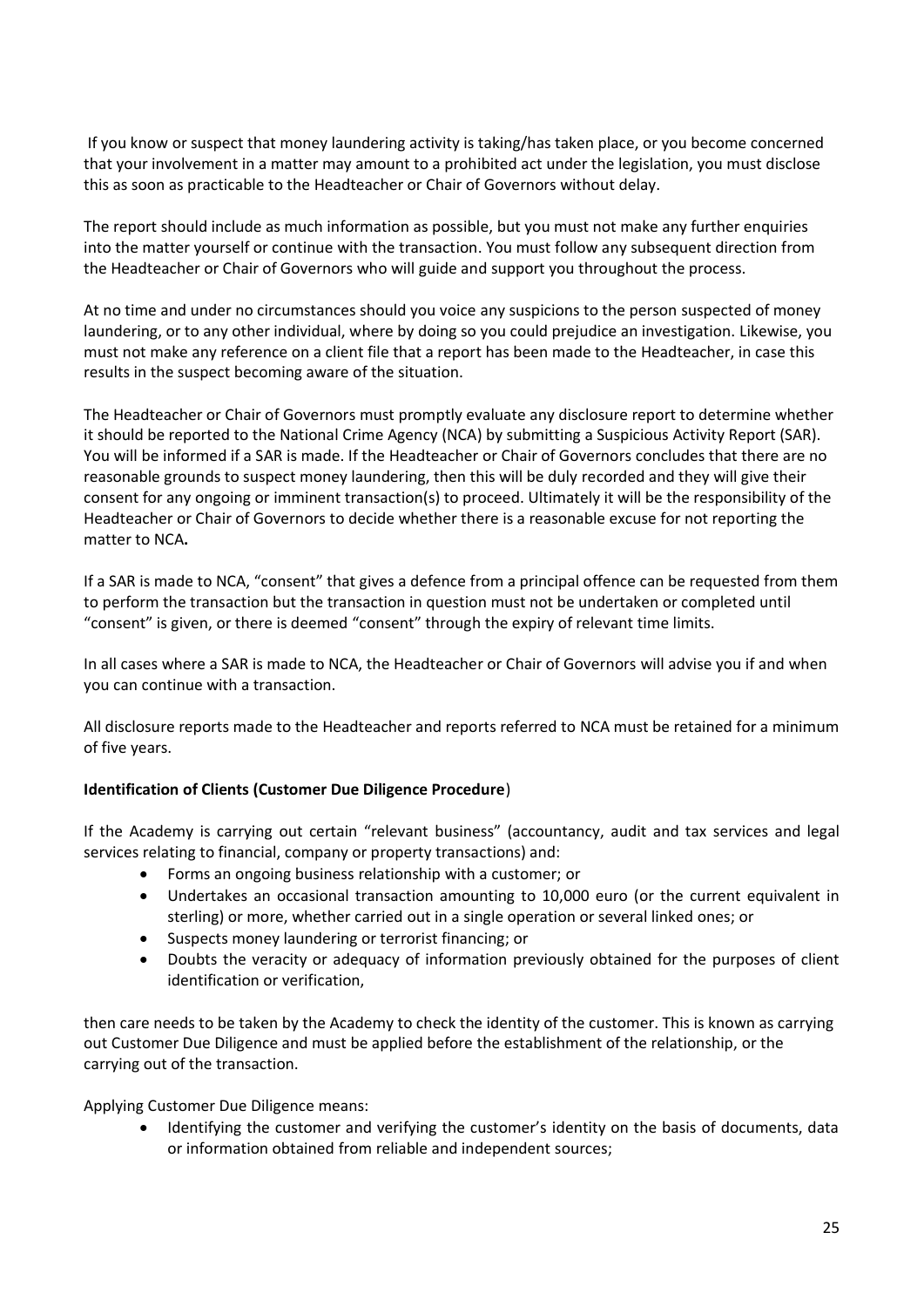- Assessing, and where appropriate obtaining, information on the purpose and intended nature of the business relationship; and
- Where someone else purports to act on behalf of the customer, verifying their identity and that they are authorised to act for the customer.

Where the "relevant business" is being provided to another public sector body then you should ensure that signed written instructions on that body's headed paper, or an email from the body's e-communication system, is obtained before any business is undertaken.

Where the customer is a corporate body it is necessary to obtain and verify:

- The name of the corporate body;
- Its company number or other registration number;
- The address of its registered office, and if different, its principal place of business; and take reasonable measures to determine and verify:
- The law to which the body is subject, and its constitution (whether set out in its articles of association or other governing documents); and
- The full names of the board of directors and the senior persons responsible for the operations.

Where the customer is beneficially owned by another person it is necessary to:

- Identify the beneficial owner so that we are satisfied that we know who the beneficial owner is, including, in the case of a legal person, trust or similar legal arrangement, measures to understand the ownership and control structure of the person, trust or arrangement; and
- Take reasonable measures to verify the identity of the beneficial owner.

In some circumstances, enhanced due diligence must be carried out, for example:

- The case has been identified as one where there is a higher risk of money laundering or terrorist financing;
- The customer is a "politically exposed person" or a family member or close associate of such a person;
- The business relationship or transaction is with a person established in a high-risk third country (a high-risk state other than an EEA state)
- The transaction is complex and unusually large, or there is an unusual pattern of transactions and the transactions have no apparent economic or legal purpose.

Ongoing due diligence must be carried out by the Academy during the life of a business relationship, but should be proportionate to the risk of money laundering or terrorist funding based on knowledge of the customer and regular scrutiny of the transactions involved.

If enhanced due diligence is required this must also include, as far as reasonably possible, an examination of the background and purpose of the transaction and increased monitoring of the business relationship to determine whether anything appears to be suspicious.

If the required due diligence measures have not been undertaken, then the business relationship or one off transaction(s) cannot proceed any further and any existing business relationship with that customer must be terminated.

### **Ongoing Monitoring and Record Keeping Procedures**